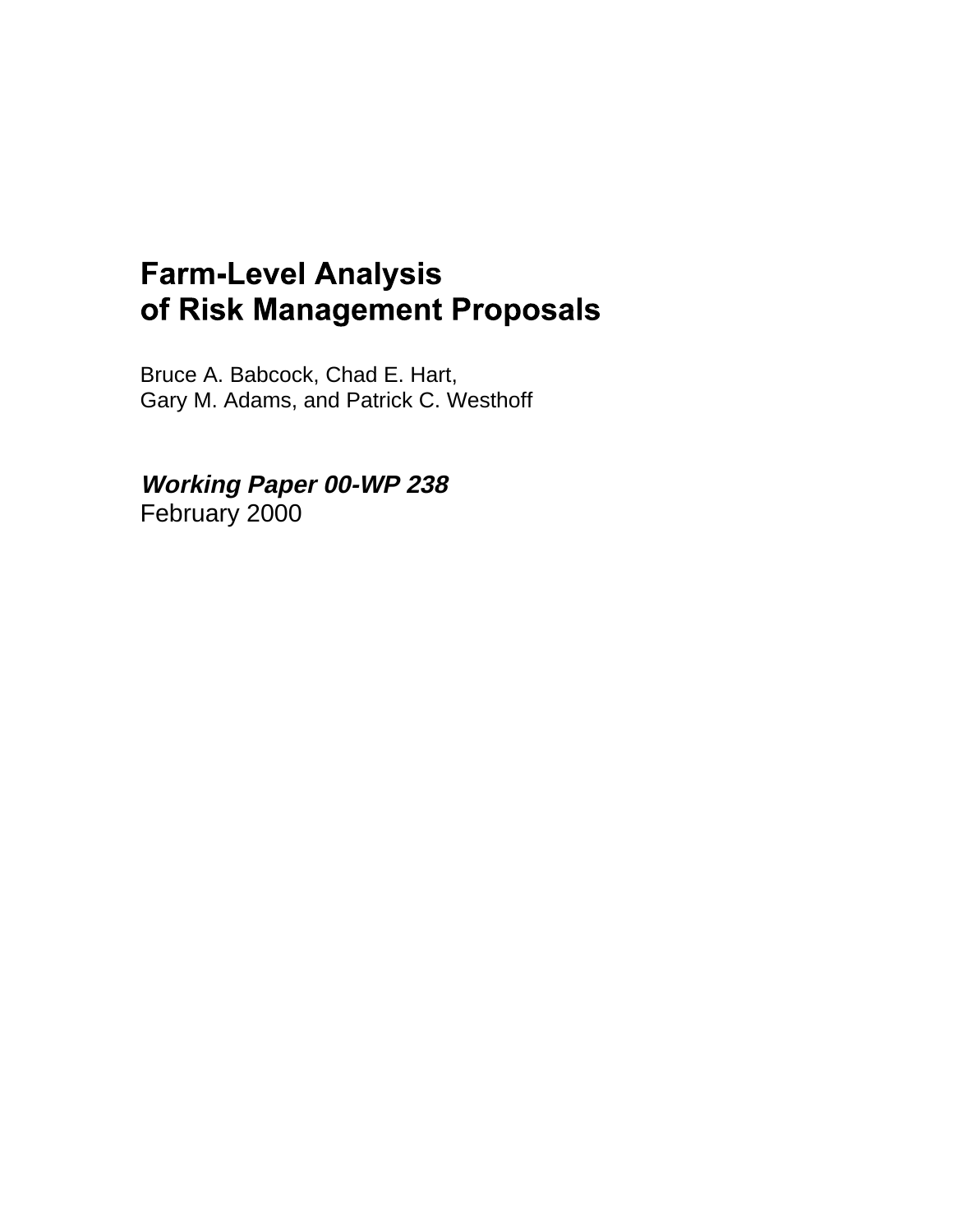# **Farm-Level Analysis of Risk Management Proposals**

Bruce A. Babcock, Chad E. Hart, Gary M. Adams, and Patrick C. Westhoff

# **CARD Working Paper 00-WP 238**  February 2000

**Center for Agricultural and Rural Development Iowa State University Ames, IA 50011-1070**  www.card.iastate.edu

Bruce A. Babcock is a professor of economics and director of the Center for Agricultural and Rural Development (CARD), Iowa State University. Chad E. Hart is a postdoctoral research associate at CARD. Gary M. Adams is a research assistant professor at the Food and Agricultural Policy Research Institute (FAPRI), University of Missouri-Columbia. Patrick C. Westhoff is program director for international affairs at FAPRI.

Permission is granted to reproduce this information with appropriate attribution to the authors and to the Food and Agricultural Policy Research Institute, 578 Heady Hall, Iowa State University, Ames, Iowa 50011-1070 and the Food and Agricultural Policy Research Institute, University of Missouri, Columbia, 101 S Fifth Street, Columbia, Missouri 65201.

For questions or comments about the contents of this paper, please contact Chad Hart, 568F Heady Hall, CARD, Iowa State University, Ames, IA 50011-1070, ph: 515-294-9911; fax: 515-294-6336; email: chart@card.iastate.edu.

Iowa State University does not discriminate on the basis of race, color, age, religion, national origin, sexual orientation, sex, marital status, disability, or status as a U.S. Vietnam Era Veteran. Any persons having inquiries concerning this may contact the Director of Affirmative Action, 318 Beardshear Hall, 515-294-7612.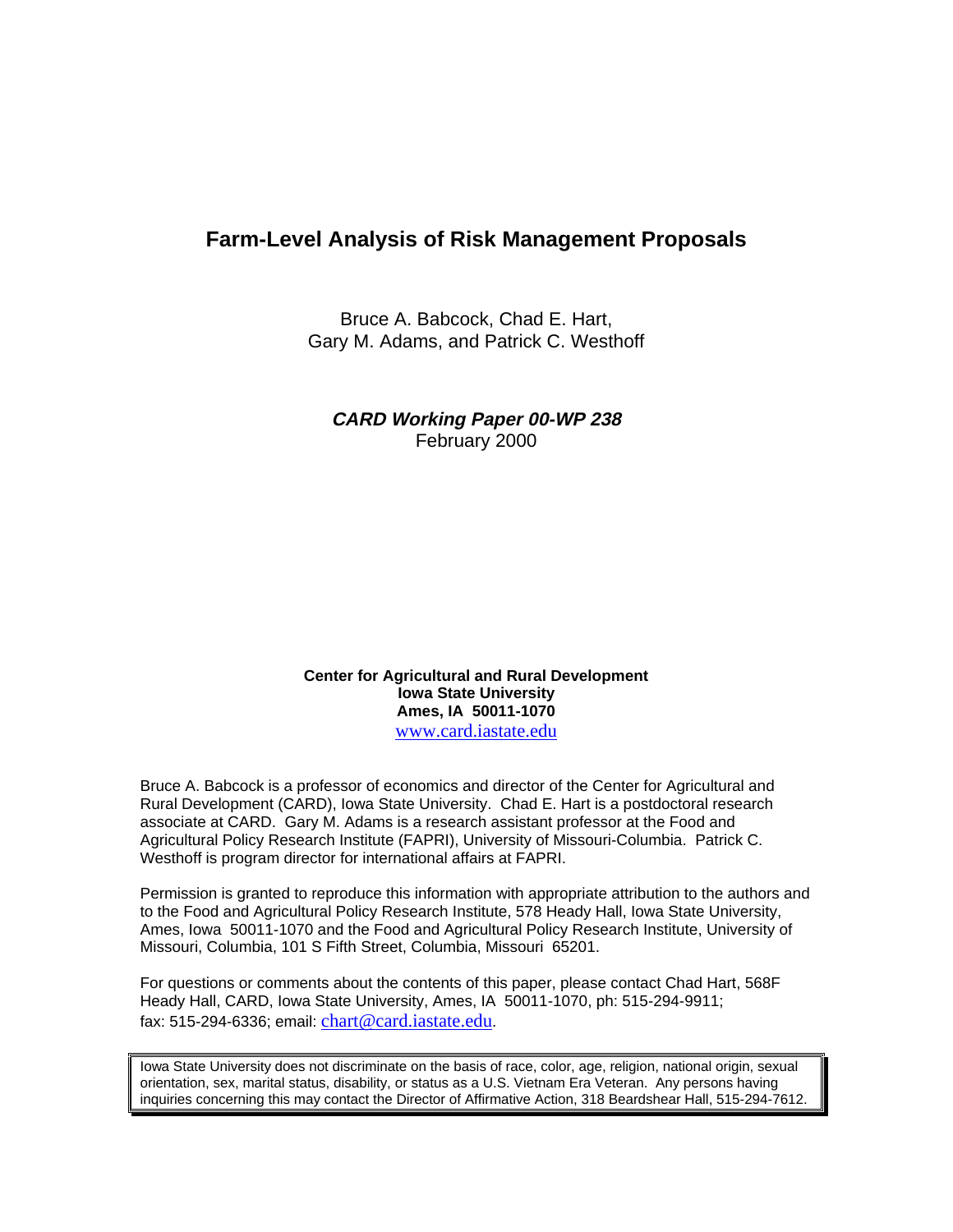## **Abstract**

This paper presents a detailed report of the representative farm analysis (summarized in FAPRI Policy Working Paper #01-00). At the request of several members of the Committee on Agriculture, Nutrition, and Forestry of the U.S. Senate, we have continued to analyze the impacts of the Farmers' Risk Management Act of 1999 (S. 1666) and the Risk Management for the 21<sup>st</sup> Century Act (S. 1580). Earlier analysis reported in FAPRI Policy Working Paper #04-99 concentrated on the aggregate net farm income and government outlay impacts. The representative farm analysis is conducted for several types of farms, including both irrigated and non-irrigated cotton farms in Tom Green County, Texas; dryland wheat farms in Morton County, North Dakota and Sumner County, Kansas; and a corn farm in Webster County, Iowa. We consider additional factors that may shed light on the differential impacts of the two plans.

- 1. Farm-level income impacts under alternative weather scenarios.
- 2. Additional indirect impacts, such as a change in ability to obtain financing.
- 3. Implications of within-year price shocks.

Our results indicate that farmers who buy crop insurance will increase their coverage levels under S. 1580. Farmers with high yield risk find that the 65 percent coverage level maximizes expected returns, but some who feel that they obtain other benefits from higher coverage will find that the S. 1580 subsidy schedule significantly lowers the cost of obtaining the additional coverage. Farmers with lower yield risk find that the increased indemnities from additional coverage will more than offset the increase in producer premium. In addition, because S. 1580 extends its increased premium subsidy percentages to revenue insurance products, farmers will have an increased incentive to buy revenue insurance.

Differences in the ancillary benefits from crop insurance under the baseline and S. 1580 would be driven by the increase in insurance participation and buy-up. Given the same levels of insurance participation and buy-up, the ancillary benefits under the two scenarios would be the same.

**Key words:** crop insurance, farm analysis, representative farm analysis, and revenue.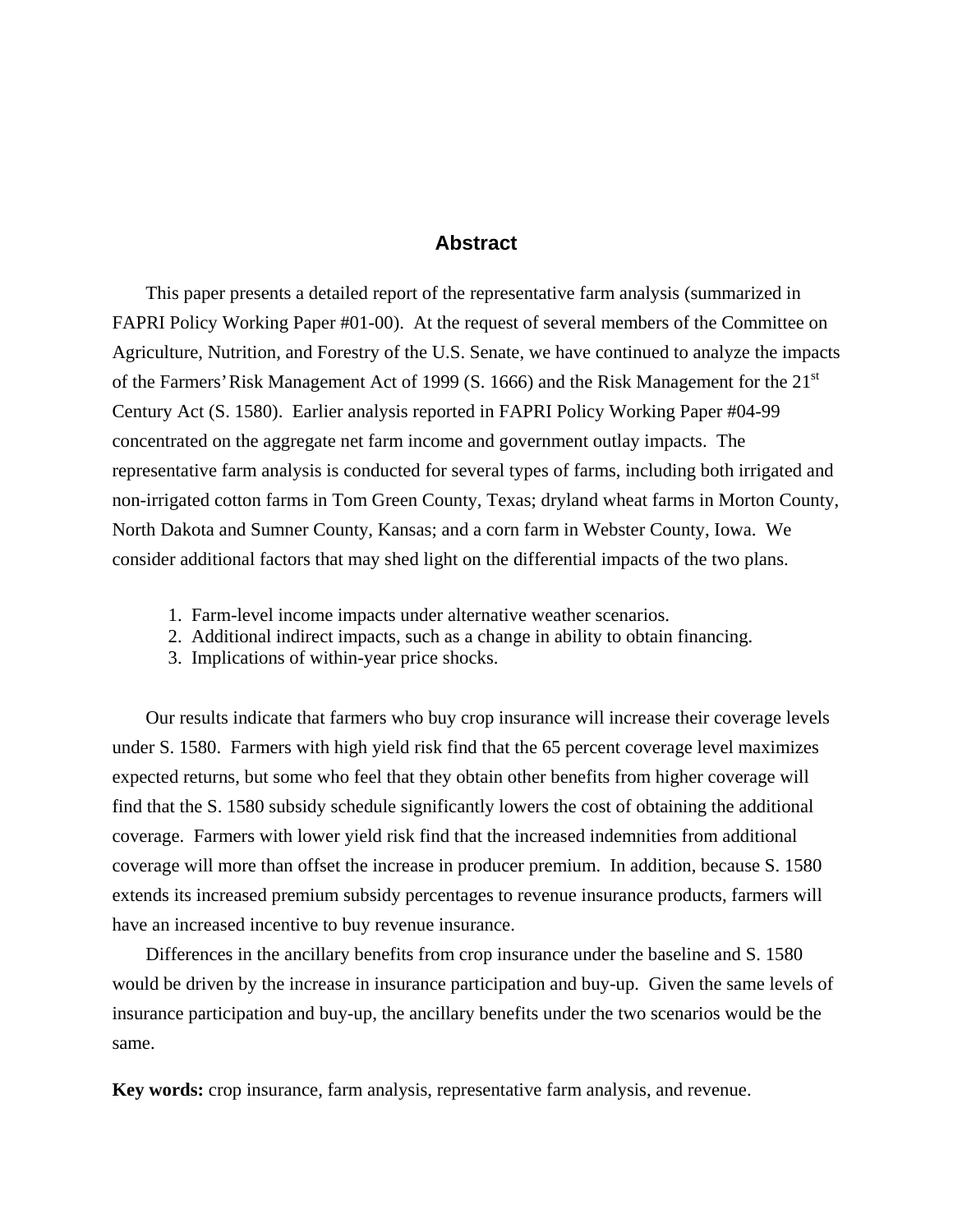# **FARM-LEVEL ANALYSIS OF RISK MANAGEMENT PROPOSALS**

At the request of several members of the Committee on Agriculture, Nutrition, and Forestry of the U.S. Senate, FAPRI has continued to analyze the impacts of two alternative risk management proposals. The proposals are the Farmers' Risk Management Act of 1999 (S. 1666) and the Risk Management for the  $21<sup>st</sup>$  Century Act (S. 1580).

Earlier analysis reported in FAPRI Policy Working Paper #04-99 concentrated on the aggregate net farm income and government outlay impacts. This paper presents a detailed report of the representative farm analysis (FAPRI Policy Working Paper #01-00). In this report, we consider a number of additional factors that may shed light on the differential impacts of the two plans.

- 1. Farm-level income impacts under alternative weather scenarios.
- 2. Additional indirect impacts, such as a change in ability to obtain financing.
- 3. Implications of within-year price shocks.

## **Distinctions between the Proposed Plans**

With regard to indirect impacts, if farmers' crop insurance decisions on coverage levels and the choice of products are held constant, then the only difference between the two plans is that farmers receive greater premium subsidies under S. 1580, and they receive fixed payments under S. 1666. However, the increased premium subsidies of S. 1580 will likely lead to many farmers increasing their coverage and/or switching to revenue insurance products. The increased coverage would lead to increased indemnity payments when losses occur, an increased ability to secure production financing, and, possibly, a decreased reliance on disaster payments when crop yields are low. A switch to the revenue insurance products could increase farmers' use of forward contracts and improve their ability to withstand within-year price shocks.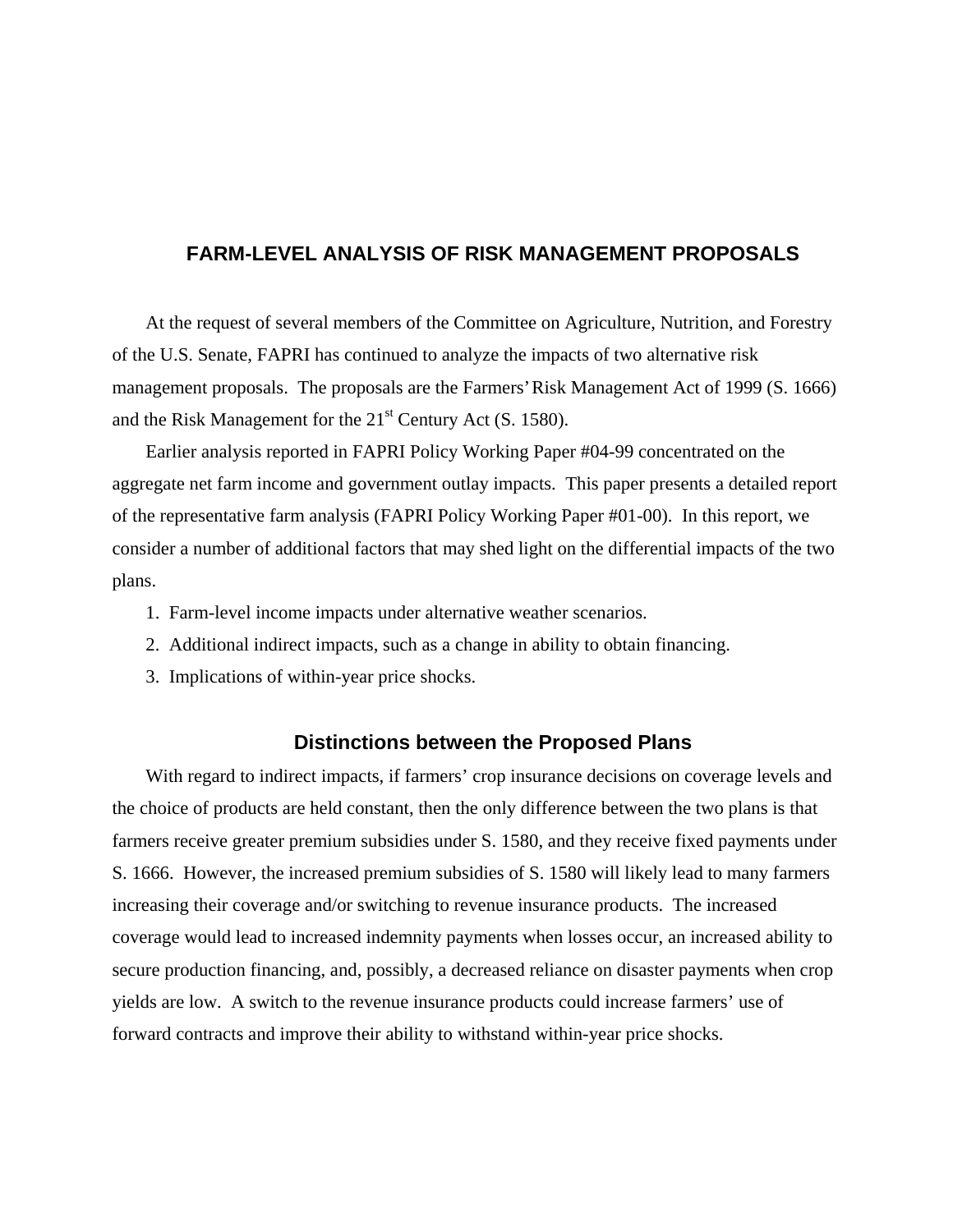The extent to which these additional benefits accrue depends critically on whether farmers increase their coverage and change product choice in response to the increased subsidies under S. 1580.

- If farmers *do not change* their decisions, then the increased premium subsidies act as a direct transfer to producers with no "slippage" of funds going to crop insurance companies.
- If farmers *do change* their crop insurance decisions, "slippage" to crop insurance companies would occur through changes in delivery expense reimbursement (roughly 24 percent of the change in total premiums) and underwriting costs (highly variable).

The first task of this report is to estimate the impacts of S. 1580 on farmers' coverage level decisions and to discuss the resulting benefits of any increased coverage. Because the impacts of S. 1580 vary widely by region and by crop, the analysis is conducted for several types of farms, including both irrigated and non-irrigated cotton farms in Tom Green County, Texas; dryland wheat farms in Morton County, North Dakota, and Sumner County, Kansas; and a corn farm in Webster County, Iowa. The effects of S. 1580 on the choice of product (yield vs. revenue insurance) are examined for the Iowa corn farm. The second task is to discuss how the impacts of S. 1580 on coverage level and product choice will lead to greater ancillary benefits from the crop insurance program.

#### **Conditioning Assumptions of the Analysis**

Without adoption of S. 1580, the premium subsidy structure is the same as in 1998. That is, the \$400 million made available for increased premium subsidies for 1999 and 2000 crops is not part of the baseline policy. An implication of this assumption is that coverage levels under S. 1666 would be the same as under the baseline program because S. 1666 maintains the 1998 premium subsidy schedule. The (unsubsidized) premium rate structure in place for the 2000 crop year is maintained under both S. 1580 and the baseline program. This is a critical assumption because of the link between premium subsidies and the rate structure.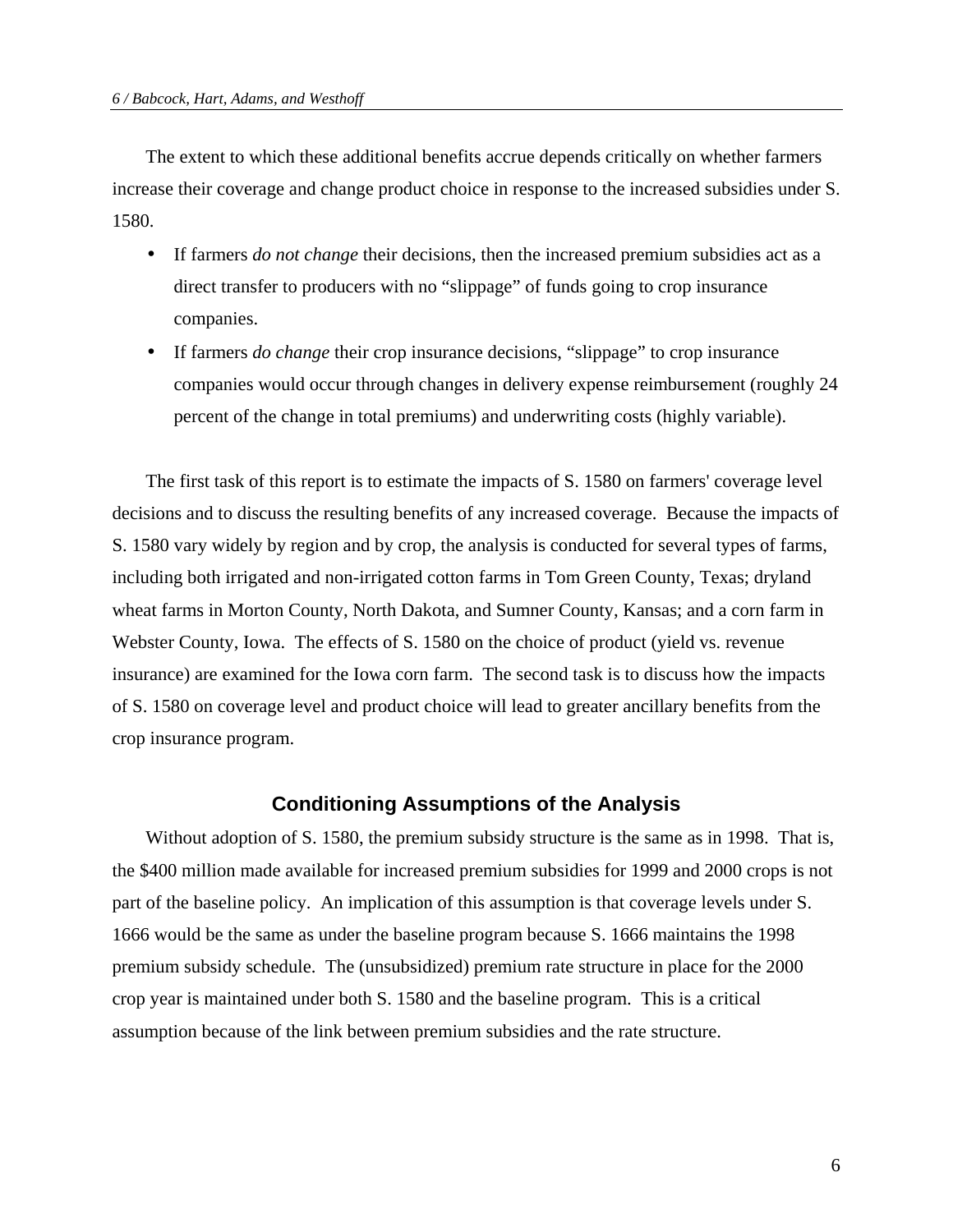#### **The Link between Premium Rates and Premium Subsidies**

Crop insurance rates (dollars of premium per dollar of liability) increase as a farmer increases the amount of insurance purchased. The increase in the premium rate reflects an increase in the likelihood of a loss as the coverage level increases. In determining the amount by which rates increase as coverage increases, one would want to estimate the increase in the likelihood of a loss. At an increased coverage level, a farmer with a greater likelihood of experiencing a loss should be expected to pay a greater percentage increase in premium rate.

However, the change in crop insurance rates as coverage increases is driven solely by the program's method of holding constant the dollar-per-acre amount of premium subsidy. The United States Department of Agriculture's (USDA) Risk Management Agency (RMA) has adopted the following procedure to accomplish this. The change in insurance rates as coverage level increases from say, 65 percent to 70 percent, is set equal to the ratio of the premium subsidy rate at 65 percent (0.417), to the premium subsidy rate at 70 percent (0.319), multiplied by the ratio of coverage levels (0.65/0.70). To see this, note that premium subsidy at 65 percent coverage level is given by

*premsub65* = 0.417\*0.65\**Acres*\**APHprice*\**APHyield*\**rate65* ; and the premium subsidy at 70 percent coverage is given by

 $p$ *remsub<sub>70</sub>* = 0.319\*0.70\**Acres*\**APHprice*\**APHyield*\**rate<sub>70</sub>*.

Equating premium subsidies results in:  $\frac{r_{\text{at}}^{270}}{rate_{65}} = \frac{0.417}{0.319} \frac{0.05}{0.70} = 1.21$  $0.65$ 0.319 0.417  $\frac{70}{65} = \frac{0.417}{0.319} \frac{0.65}{0.70} = 1.$ *. .*  $\frac{rate_{70}}{rate_{65}} = \frac{0.417}{0.319} \frac{0.65}{0.70} = 1.21$ . The "rate relativity" is said to

be 1.21. Thus, for all farmers in the crop insurance program, increasing coverage to 70 percent from 65 percent results in a 21 percent increase in the premium rate. The effects of the many rounding rules used in the crop insurance program could mean a slightly different rate increase across yield spans, crops, and counties.

As shown in Table 1, S. 1580 changes the premium subsidy percentages such that increasing coverage from 65 percent to 70 percent or 75 percent changes the dollar per acre premium subsidy that would be available to a farmer. Further increases in coverage to 80 percent and 85 percent would not result in an increase in the dollar per acre premium subsidy. Our conditioning assumption for this analysis is that unsubsidized crop insurance rates available in 2000 will continue to exist under S. 1580, even though the rationale for the current rate structure would no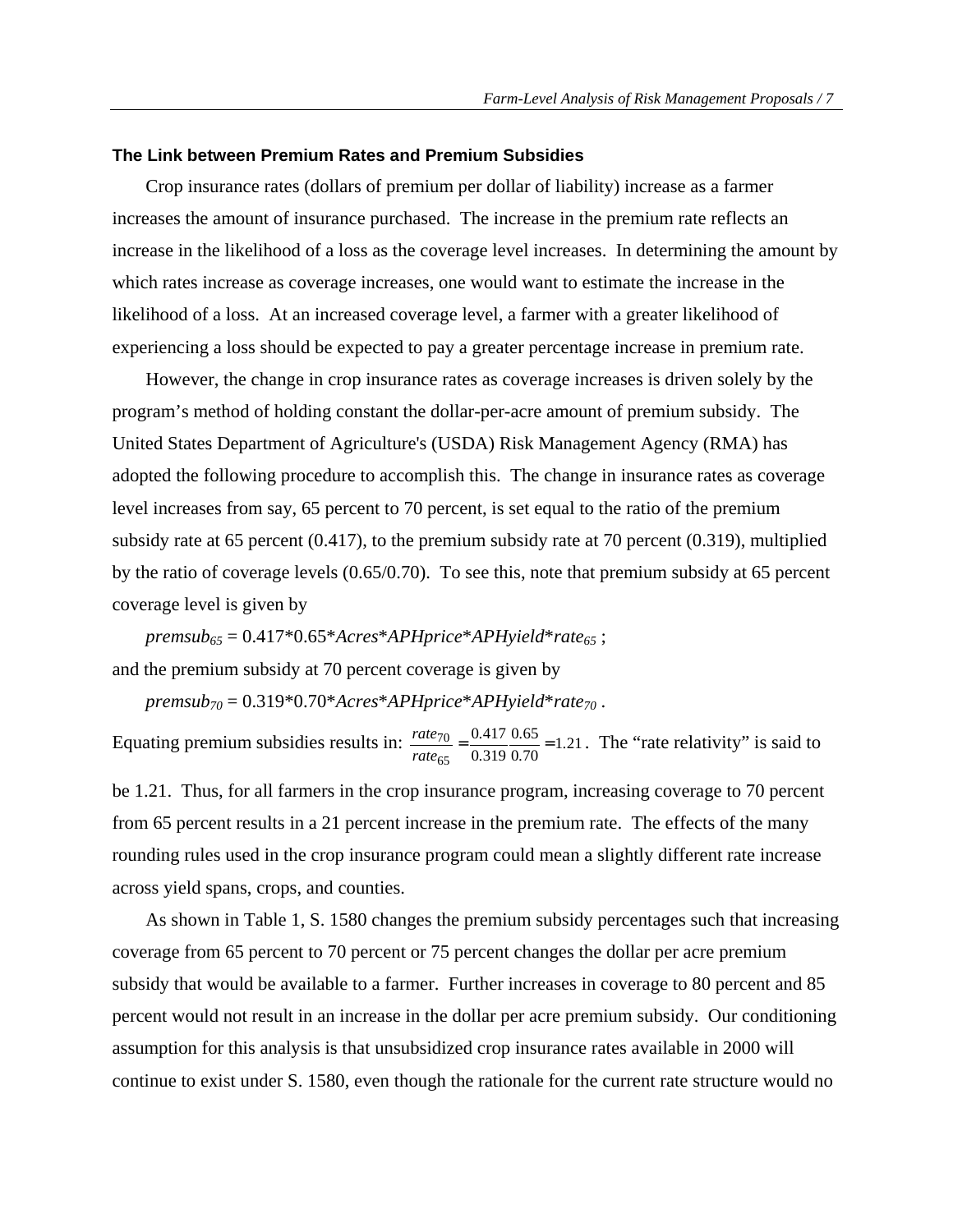longer exists. Sections 102 and 104 of S. 1580 outline a rerating of crop insurance premiums. Given the complex economic and political environment with which RMA sets premiums, it would be difficult to estimate the effects of this rerating requirement. Hence, we have not incorporated any premium rate changes into this analysis. As we show, existing rate relativities are a major determinant of the amount of insurance that farmers purchase.

| Table 1. I femmall subsidy percentages under B. 1960 and the 1996 program |         |              |  |  |  |  |  |  |  |
|---------------------------------------------------------------------------|---------|--------------|--|--|--|--|--|--|--|
| <b>Coverage Level</b>                                                     | S. 1580 | 1998 Program |  |  |  |  |  |  |  |
| 65                                                                        | 50      | 41.7         |  |  |  |  |  |  |  |
| 70                                                                        | 50      | 31.9         |  |  |  |  |  |  |  |
| 75                                                                        | 55      | 23.5         |  |  |  |  |  |  |  |
| 80                                                                        | 43      | 17.3         |  |  |  |  |  |  |  |
| 85                                                                        |         | 13.0         |  |  |  |  |  |  |  |

Table 1. Premium subsidy percentages under S. 1580 and the 1998 program

# **Quantifying Yield Risk**

To fully understand the financial effects of alternative crop insurance proposals, we need to quantify the risks that a farmer faces. The crop insurance rate at the 65 percent coverage level gives one measure of these risks because it reflects the loss history in a county. This rate can be combined with additional information about yield risks in a county to derive a reasonable estimate of the distribution of crop yields for a representative farm in a county. Figures 1 to 5 show estimated density functions of crop yields for, respectively, an irrigated and a non-irrigated cotton farm in Tom Green County, Texas; a dryland wheat farm in Morton County, North Dakota; a dryland corn farm in Webster County, Iowa; and a dryland wheat farm in Sumner County, Kansas.

These density functions can be used to show the range of possible yields under all possible weather scenarios for the representative farm and to calculate the probability that yields will fall below a certain level. For example, for the dryland cotton farm illustrated in Figure 2, there is a 10 percent chance that yield will be zero, and a 26 percent chance that yields will fall below 169 lb/acre, which is the amount of coverage offered under a 65 percent crop insurance policy. For the North Dakota dryland wheat farm illustrated in Figure 3, there is a 35 percent chance that yields will fall below the 65 percent coverage level of 11 bu/ac. For all of the representative farms, the Actual Production History (APH) yield is based on historical county yields.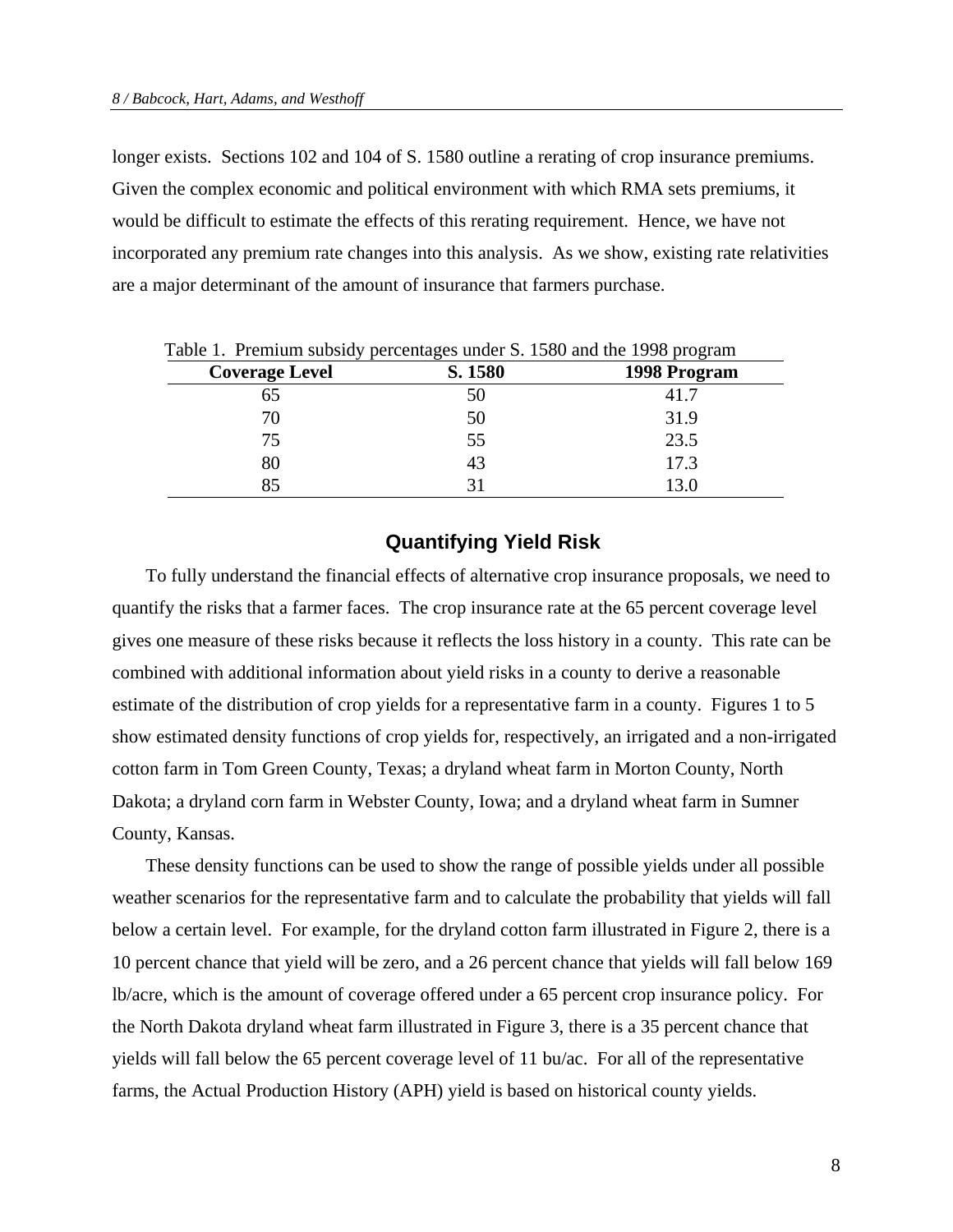# **Estimating the Risk Management Payments**

The risk management payments are determined by multiplying the actual production history yield, the price level, and an allocation factor. For these cases, the actual production history yield is estimated by the average county yield for the 1990-98 period. The price is determined using the average price level determined by the Federal Crop Insurance Corporation for the 1997-99 period. Based on recent historical data for the value of production of insurable crops, the allocation factor is set at 1.5 percent. Table 2 shows the estimates of the risk management payments under S. 1666 for each farm.

| Farm                    | <b>Risk Management Payment (\$/acre)</b> |  |  |
|-------------------------|------------------------------------------|--|--|
| <b>Irrigated Cotton</b> | 6.47                                     |  |  |
| <b>Dryland Cotton</b>   | 2.24                                     |  |  |
| North Dakota Wheat      | 1.33                                     |  |  |
| Corn                    | 4.76                                     |  |  |
| Kansas Wheat            | 1.62                                     |  |  |

## **Selecting the Optimal Amount of Insurance Coverage**

Once a farmer chooses to participate in the crop insurance program, he or she must then decide on a coverage level. In this analysis, we assume a minimum of 65 percent coverage. We estimate the effect of S. 1580 on a farmer's decision whether to buy additional coverage.

In all the representative farm cases, some level of crop insurance coverage is optimal. However, in looking at crop insurance participation, we see many producers who do not participate. There are several reasons for this. The risk profiles of the farms may be different than those shown below, making crop insurance less attractive. Some producers may have tried crop insurance in the past and found their expectations were not met. In counties with large variations in yield risk (i.e. some farms have low yield risk, while others in the county have higher yield risk), premiums based on average results in the county would tend to overprice insurance for the low-risk producer and underprice it for the high-risk producer. This would lead to low-risk producers leaving the program and high-risk producers staying, which would exacerbate the problem. Other producers simply avoid enrollment in any government program. Even in the deficiency payment and Agricultural Market Transition Act (AMTA) programs,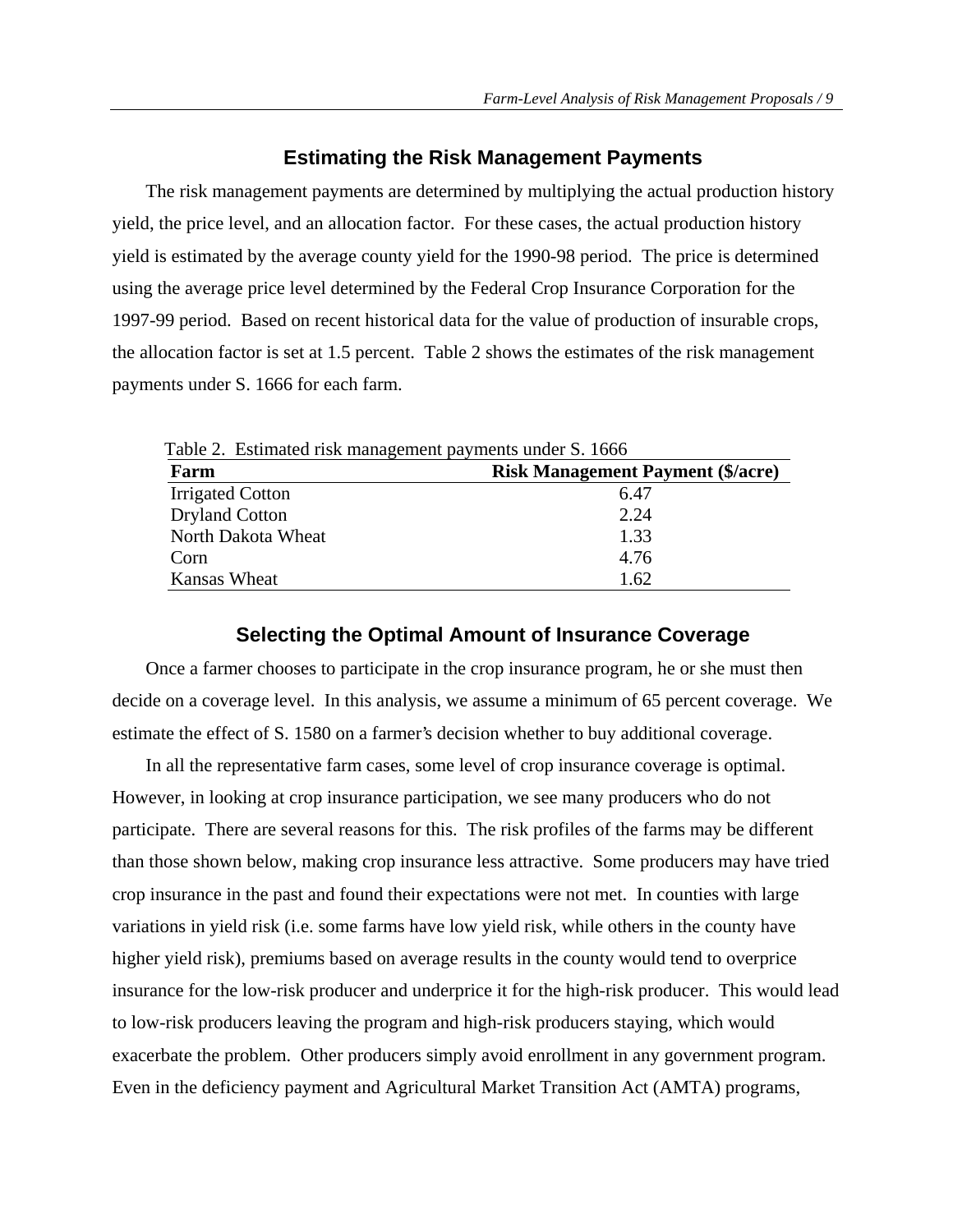there was not 100 percent participation. The increased premium subsidy structure of S. 1580 will make crop insurance more attractive to some of these producers. In our earlier aggregate analysis (FAPRI Policy Working Paper #04-99), we showed crop insurance participation in the 2001 crop year rising from 68.9 percent in the baseline to 74.6 percent under S. 1580.

The decisions that farmers make on coverage levels are influenced by many factors. But an optimizing farmer will compare the incremental cost of higher coverage with the incremental benefits. If the incremental costs are less than the incremental benefits, then the producer will buy the additional coverage. The incremental cost of higher coverage is the additional producer premium that will be paid for the higher coverage.

Given the subsidy schedules shown in Table 1, S. 1580 (with its higher subsidy levels) reduces the incremental cost of higher coverage at the 70 percent and 75 percent coverage levels relative to the baseline program. The incremental cost of moving from 75 percent to 80 percent and 80 percent to 85 percent are approximately the same under the two programs, even though the producer premium under S. 1580 is lower. This is due to the fact that the premium subsidies are held approximately constant (in dollars) at the higher coverage levels.

There are two sources of incremental benefits of higher insurance coverage. The first is the increase in average net revenue levels because indemnity payments increase as insurance coverage increases. Average net revenue is defined as market revenue and indemnity received less producer premium, where the average is taken across all possible weather scenarios. The second is the ancillary benefits that may accrue to the farmer from increased coverage levels. Examples include:

- 1) ability to obtain additional financing for production expenses;
- 2) ability to withstand additional risk in other revenue-generating operations; and
- 3) additional peace-of-mind that comes with knowing that if a crop disaster occurs, then additional indemnity payments will be forthcoming.

Notice that all three examples are listed as being incremental in nature. This is because the additional ancillary benefits under S. 1580 occur only if the farmer purchases additional coverage. The baseline program already provides significant amounts of these ancillary benefits.

Crop insurance helps producers manage financial risks in several ways. Financial losses can be offset by insurance indemnities rather than reducing the producer's equity. The ability to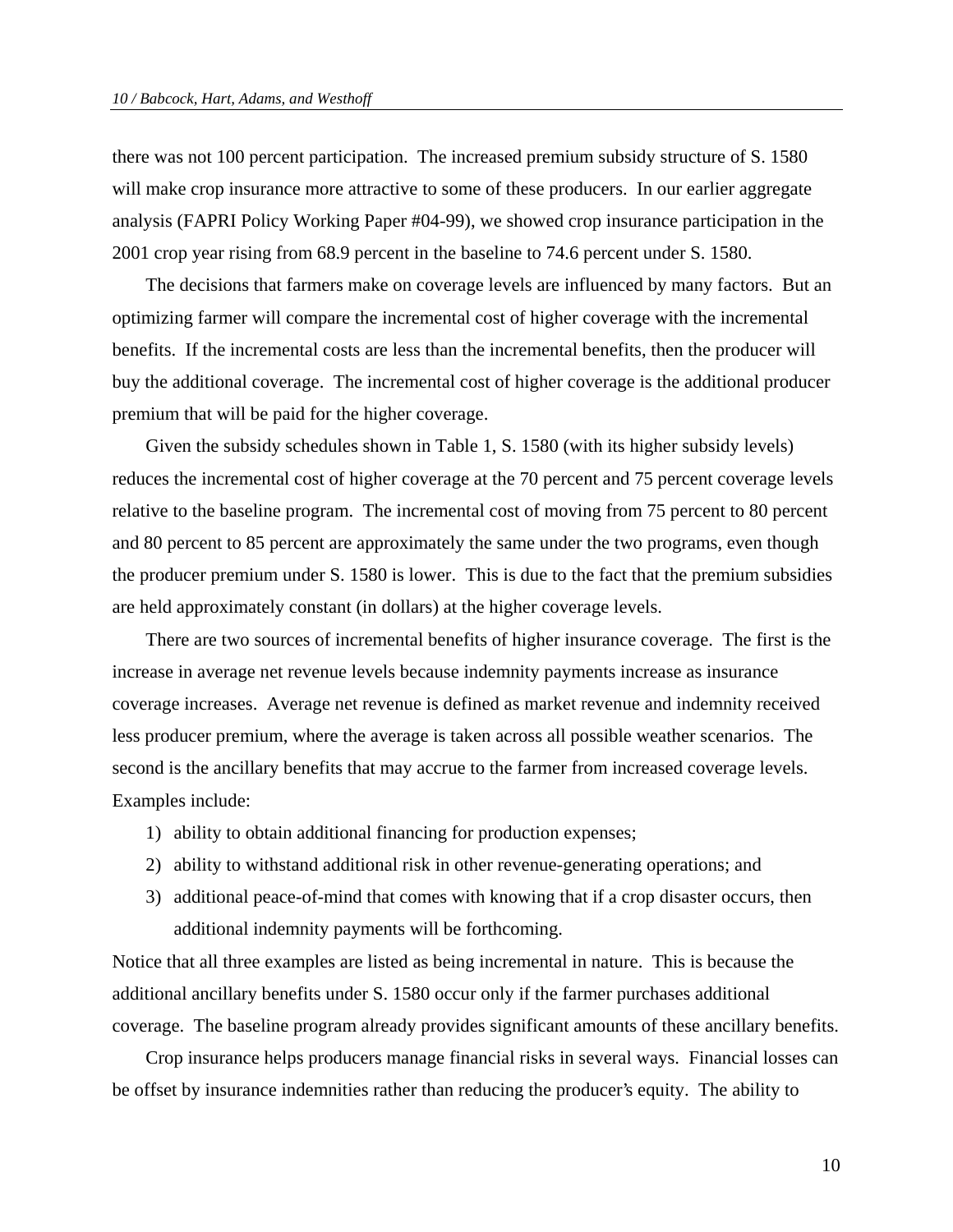assign indemnity payments to lenders can make loans easier to obtain. Indemnity payments support producers in maintaining their cash flow requirements.

Estimation of the ancillary benefits of higher coverage is difficult, if not impossible, to quantify because they are farm and operator specific. For example, a farm operation that has a solid balance sheet will find that the ability to obtain additional financing does not depend on the amount of crop insurance purchased. And it goes without saying that estimating peace-of-mind benefits is not straightforward. Abundant evidence suggests linkages among crop insurance, forward marketing, and agricultural lending. We have selected several recent quotes (shown below, with references) that outline the effects of crop insurance on these issues.

"North Carolina bankers insist on crop insurance for tobacco before they will loan a farmer operating money."

-- Chris Stancill, North Carolina farmer, in "Surviving Floyd," posted on the Internet at http://www.act.fcic.usda.gov/news/1999/11/survivefloyd.html

"They [crop insurance and sound marketing plans] help farmers use credit more wisely and they reduce the bank's risk as well."

-- Kim Fanning, McCook National Bank, for an article in *Farm Progress*, also posted on the Internet in "Risk Management: Looking for Linkages at the Local Level," by Jan Eliassen at

http://www.ag-risk.org/NCISPUBS/LAIPPUB/Artic17.htm

"CRC [Crop Revenue Coverage] gives us the safety net to market more bushels at ease without the risk that normally goes through your mind." -- Ken Heidzig, Nebraska farmer, in "Managing for Profit: How One Farm Family Succeeds," by Laurence M. Crane, posted on the Internet at http://www.ag-risk.org/NCISPUBS/LAIPPUB/Artic20.htm

In our analysis, the benefits of additional coverage are constant across the two programs for a given farm. The only thing that differs is the cost of achieving the higher coverage level. Thus, our approach is to estimate the change in average net revenue levels for our representative farms under the two programs to determine whether the decision to purchase additional coverage is significantly altered by S. 1580.

Figures 6 to 10 show the average (expected) net revenue levels that would be achieved under the baseline program, under S. 1580, and under S. 1666 at different coverage levels (including no insurance). Average returns under S. 1666 equal average returns under the baseline scenario plus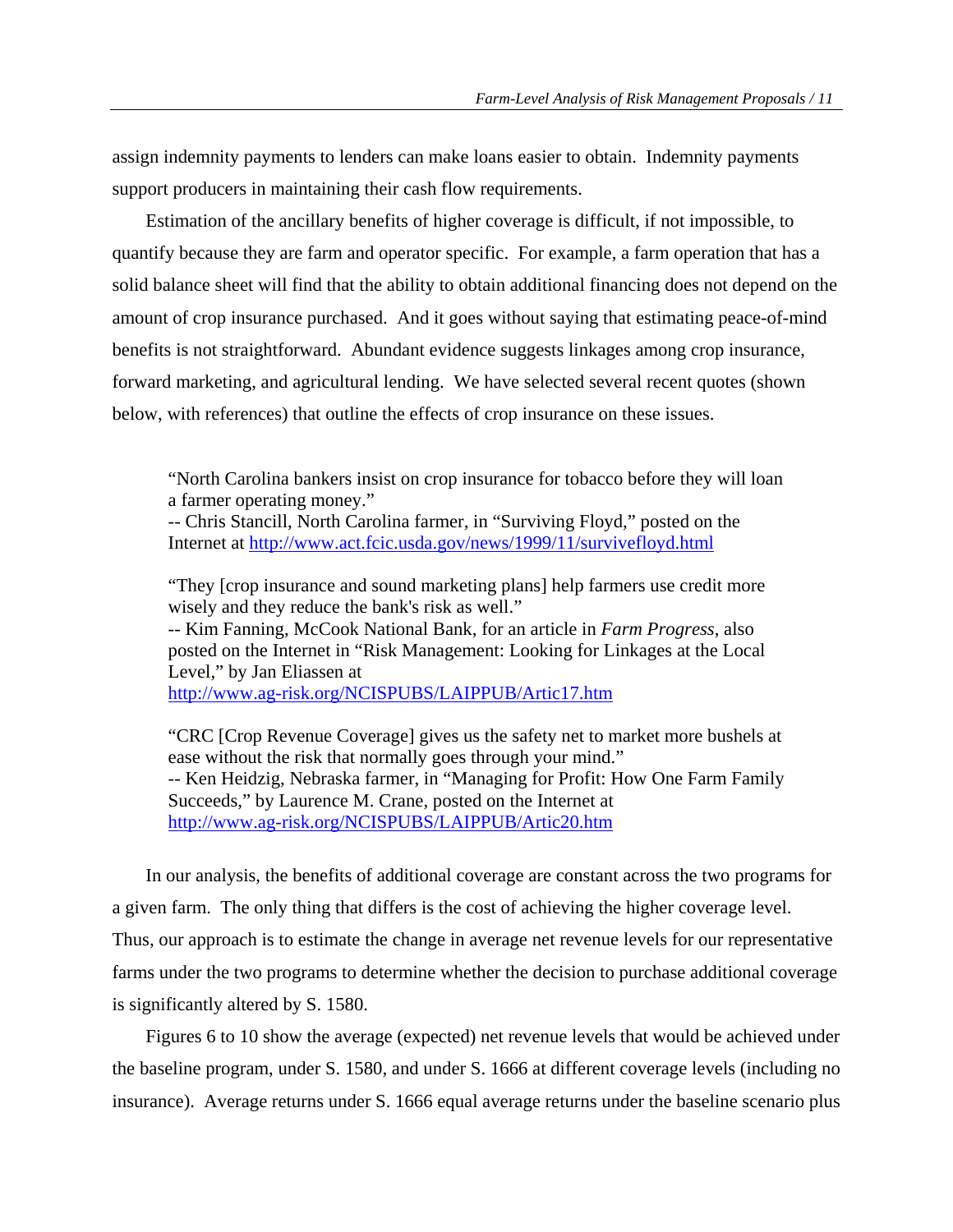the risk management payments. The insurance purchased is yield insurance (APH). Average market revenue equals APH yield times expected price. APH yields for the five farms are shown in Figures 1 to 5. Risk management payments from S. 1666 are given in Table 2. Expected prices were set at \$0.60/lb for cotton, \$3.00/bu for wheat, and \$2.00/bu for corn. The average (across all weather scenarios) indemnity changes with the coverage level and was calculated using the representative yield distributions shown in Figures 1 to 5. Figures 11 to 15 show the percentage change in average revenue as coverage increases from 65 percent.

Figure 6 shows that expected revenue for the cotton farmer in irrigated areas with no insurance is about \$15/acre less than if the farmer buys 65 percent coverage under the baseline policy. This \$15/acre represents the per-acre premium subsidy available under the baseline policy. The subsidy increases to \$18/acre under S. 1580.

The results in Figure 6 clearly illustrate the attractiveness of the 65 percent coverage level under the baseline policy relative to no insurance and to insurance at higher coverage levels. Average revenue decreases substantially at higher coverage levels. This is not to say that no cotton farmer who irrigates would purchase higher coverage levels under the baseline policy. However, it is clear that such a decision would result in significantly lower average revenues, even after the higher indemnity payments are accounted for. This result is consistent with the observation that very few cotton farmers currently buy more than 65 percent coverage. In 1998, the average buy-up coverage level for participating Texas cotton producers was roughly 65 percent.

In contrast, under S. 1580, average revenue increases as coverage increases. This reflects the difference in the premium subsidy schedules shown in Table 1. Thus, even if potential ancillary benefits were not accounted for, a farmer would have an incentive to increase coverage levels to 75 percent under S. 1580 because the increase in producer premium is less than the increase in expected indemnity. The percentage increase in returns is shown in Figure 11.

Figures 7 and 12 show that the dryland cotton farmer faces a different situation. Average revenue decreases as coverage increases under both programs. However, the decrease is much less under S. 1580 than under the baseline program. This smaller decrease implies that the cost of obtaining possible ancillary benefits from higher coverage levels is significantly less (average revenue declines by a lesser amount) under S. 1580 than under the baseline program. Farmers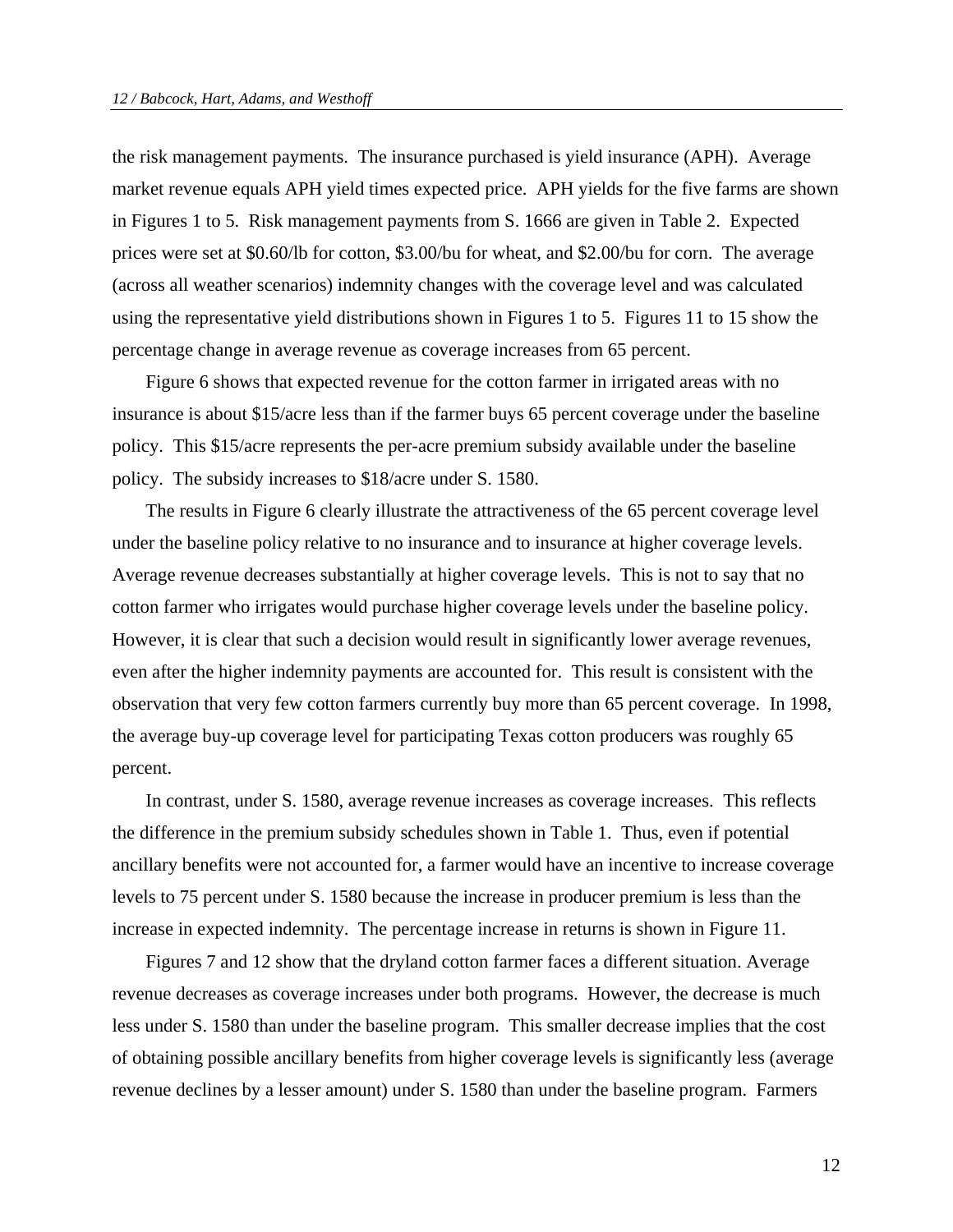who place value on these benefits will find them obtainable at relatively low cost. Thus, we can conclude it likely that a significant portion of Tom Green County cotton farmers would move to higher coverage levels under S. 1580. Cotton farmers in irrigated areas would find that 75 percent coverage maximizes their expected income, and cotton farmers in dryland areas who need additional coverage would find that the cost, in terms of forgone profit, is quite low.

Figures 8 and 13 show that the Morton County wheat farmer faces a similar situation to that of the Tom Green County dryland cotton farmer. Under both programs, the 65 percent coverage level maximizes expected returns. The substantial decrease in returns under the baseline policy as coverage increases creates a cost disincentive for the producer to increase coverage. This result is consistent with the observation that few wheat farmers in this part of North Dakota choose to purchase any insurance in excess of 65 percent. (In 1998, the average buy-up coverage level for participating North Dakota wheat producers was roughly 65 percent.) This disincentive to move to 75 percent coverage practically disappears under S. 1580. However, moving beyond 75 percent coverage reduces average returns sharply under both programs. Thus, one would expect many wheat farmers in Morton County to purchase coverage up to the 75 percent level.

Figures 9 and 14 show that the Webster County corn farmer's situation is much different. First, relative to expected market revenue, the two programs are fairly similar. At the 80 percent coverage level, the difference in expected revenue between the baseline and S. 1580 is at a maximum, but it is only \$3.57/acre (1.26 percent of expected market revenue). Second, under the baseline policy, the 75 percent coverage level maximizes expected revenue, rather than the 65 percent coverage level for the other farms. This result is consistent with the observation that many Iowa farmers commonly buy crop insurance at the 70 percent and 75 percent coverage levels. (The average buy-up coverage level for participating Iowa corn producers was approximately 68 percent in 1998.) The third difference is that under S. 1580, the 80 percent coverage level maximizes expected revenue. Thus, one can conclude from these results that Iowa farmers are most likely to increase their coverage level to 75 percent or 80 percent under S. 1580.

A word should be said about what is driving these results. Recall that the change in expected indemnities from increased coverage is taken from the estimated density functions presented in Figures 1 to 5. These density functions are consistent with the crop insurance rates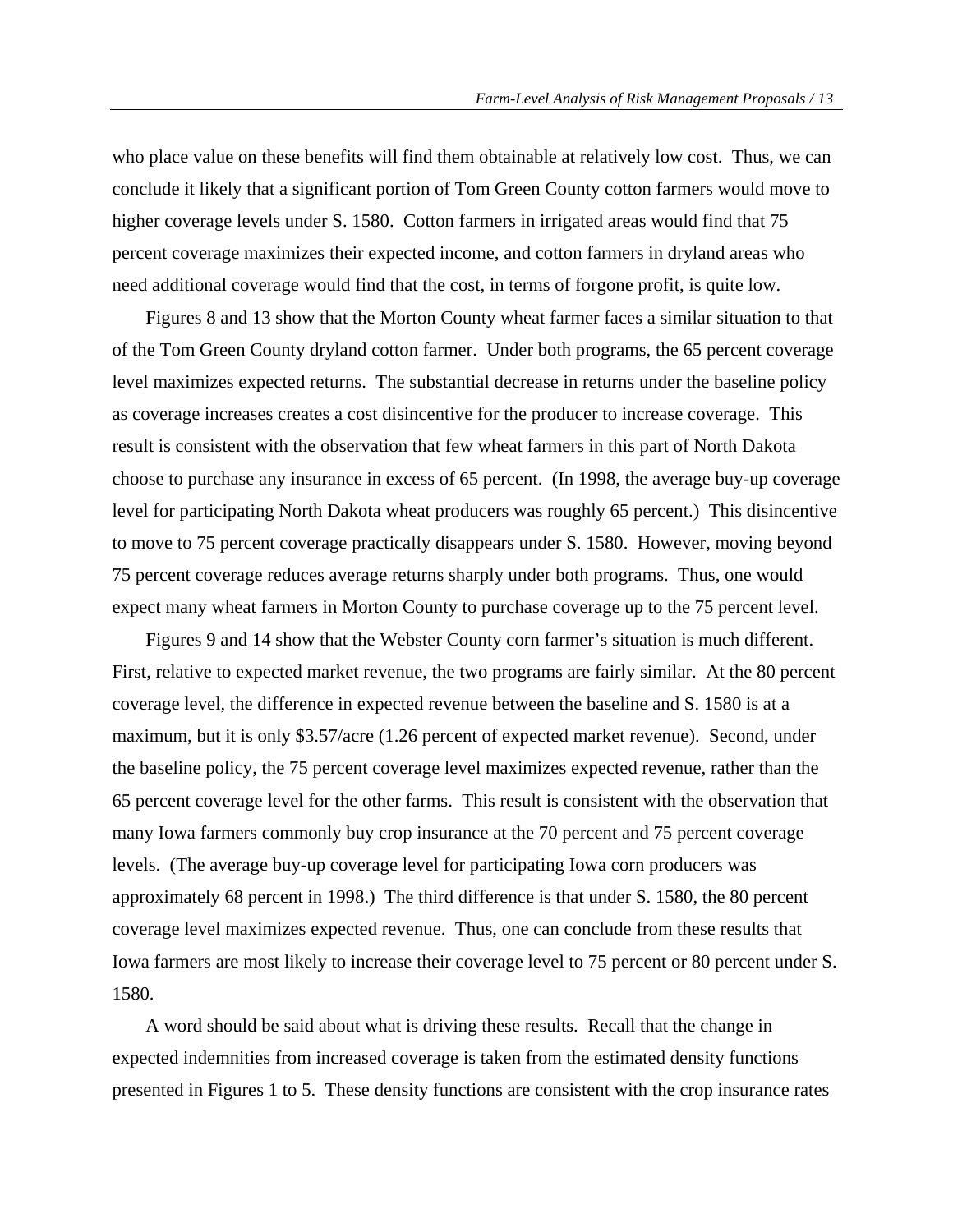at the 65 percent coverage level for the specific crop in each county in that the expected indemnities at the 65 percent coverage levels under each density function would be equal to that implied by the 65 percent rate. However, they are not, in general, consistent at higher coverage levels. That is, for the Morton County wheat farmer, the 75 percent rate implied by the estimated density is significantly less than the rate that would actually be charged to the producer. The reason for this is that crop insurance rates for higher coverage levels are not determined by estimating the increased probability that a loss will occur, as would normally be done. Rather, as explained above, they are predetermined by the need to hold the dollar-per-acre amount of subsidy constant. The result is that in high-risk counties, the increase in actual crop insurance rates will be greater than the increase in indemnities received as coverage levels increase. In low-risk counties, the increase in rates charged is about equal to the increase in expected indemnities to be received. This is why the change in expected revenue as coverage increases is quite small for the Iowa corn farmer.

The Kansas wheat farmer faces less yield risk than the dryland cotton farmer and more yield risk than the Iowa corn farmer. Figures 10 and 15 show that under the baseline plan the 65 percent and the 70 percent coverage levels result in about the same level of expected income, with a slight edge to the 65 percent coverage level. Under S. 1580, the 75 percent coverage level clearly maximizes expected returns. Thus, many Kansas wheat farmers would find it in their interest to increase their insurance coverage from 65 percent or 70 percent to 75 percent.

## **Effect on Demand for Revenue Insurance Products**

Both the baseline scenario and S. 1666 limit the amount of subsidy available to revenue insurance products to the amount that would be available had the farmer purchased APH insurance. This provision means that the percentage subsidy for revenue insurance is lower than for APH insurance when revenue insurance costs more than APH insurance, even though the dollar amount of subsidy is the same. S. 1580 eliminates this provision and applies the premium subsidy percentages shown in Table 1 directly to revenue insurance premiums. Thus, the producer premium for the revenue insurance products that cost more than APH would be significantly lower under S. 1580 than under S. 1666. This would increase the demand for the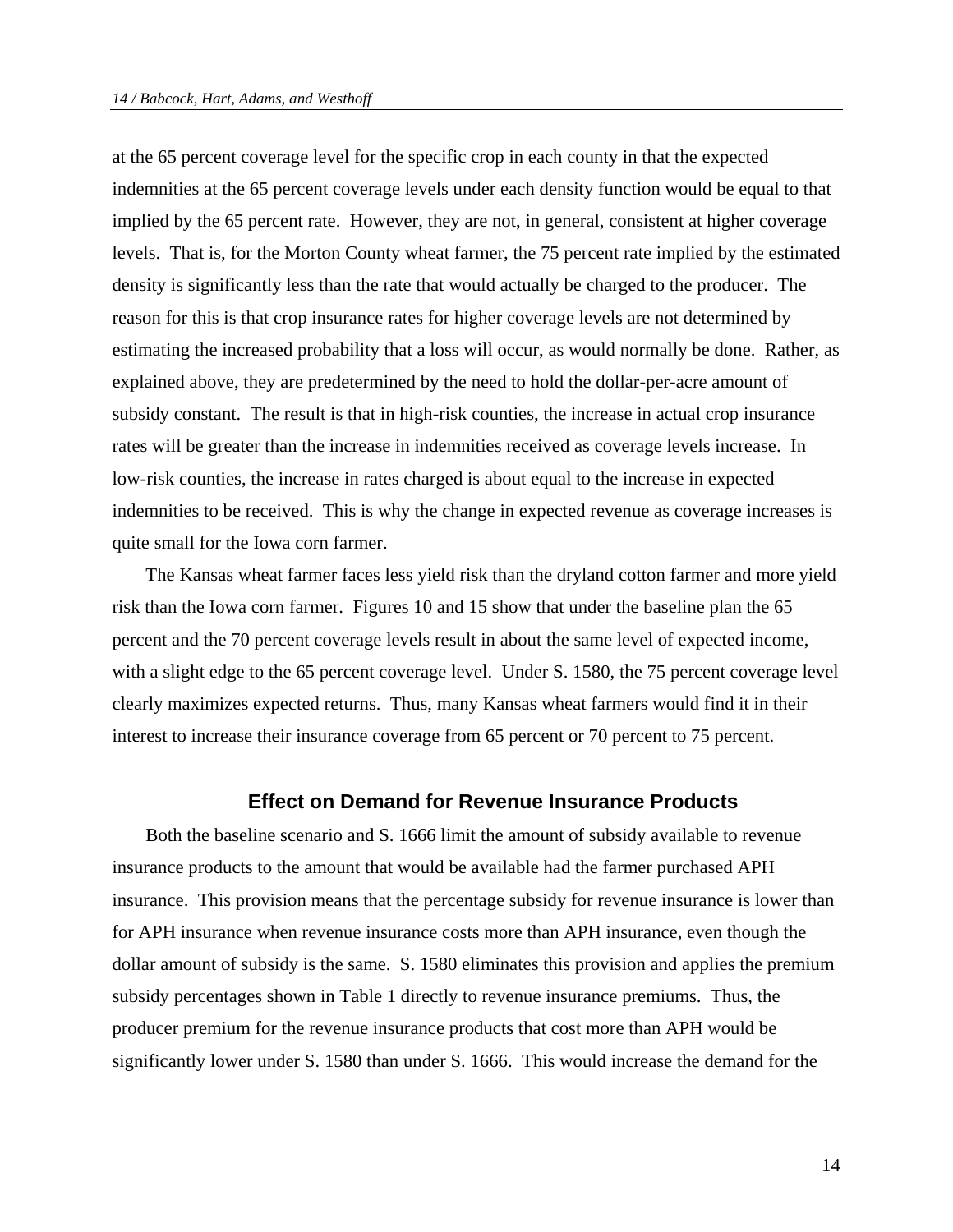revenue insurance products such as Crop Revenue Coverage (CRC) and Revenue Assurance (RA) with the harvest price option.

Figure 16 extends the earlier results shown in Figure 9 by including the average revenue levels that would be obtained if the Webster County corn farmer buys RA with the harvest price option under S. 1580. Because of the increased subsidy, average revenue is maximized under RA at the 75 percent and 80 percent coverage levels. This clearly shows that there is increased incentive for farmers to switch from APH to RA or CRC. Similar results hold for the other three farms considered in this analysis, with the exception that only CRC is available to Texas cotton producers and Kansas wheat producers.

#### **Farm-Level Income Impacts under Various Weather Scenarios**

The analysis presented above compares the plans under all possible weather scenarios with appropriate weights given by the density function. The advantage of this approach is that it is consistent with the way that farmers must buy crop insurance in that the purchase decision is made before any information about growing conditions is known. One drawback of the approach—the effects of the alternative plans under a specific set of growing conditions cannot be discerned.

Table 3 compares the net payments (risk management payments and indemnities less producer premium) that would be received under the two proposals under two weather scenarios for each of the representative farms. The coverage levels used in Table 3 for S. 1666 are 65 percent for the cotton and wheat farms and 70 percent for the corn farm. For S. 1580, coverage levels are 75 percent for the cotton and wheat farms and 80 percent for the corn farm. The weather scenarios were chosen so that indemnities would be received under both programs in one year and no indemnities would be received in the other. Clearly, there are scenarios where S. 1580 would result in an indemnity payment and S. 1666 would not. The yield levels in the weather scenarios were set to the county average yield in the selected year.

Table 3 shows that the farm income consequences of crop insurance and the two plans can change tremendously under different weather scenarios. In a low-yield year, such as 1993 for Iowa corn, more money would flow to farmers under S. 1580 because of increased coverage levels. But in a good crop year, S. 1666 results in higher producer income due to the risk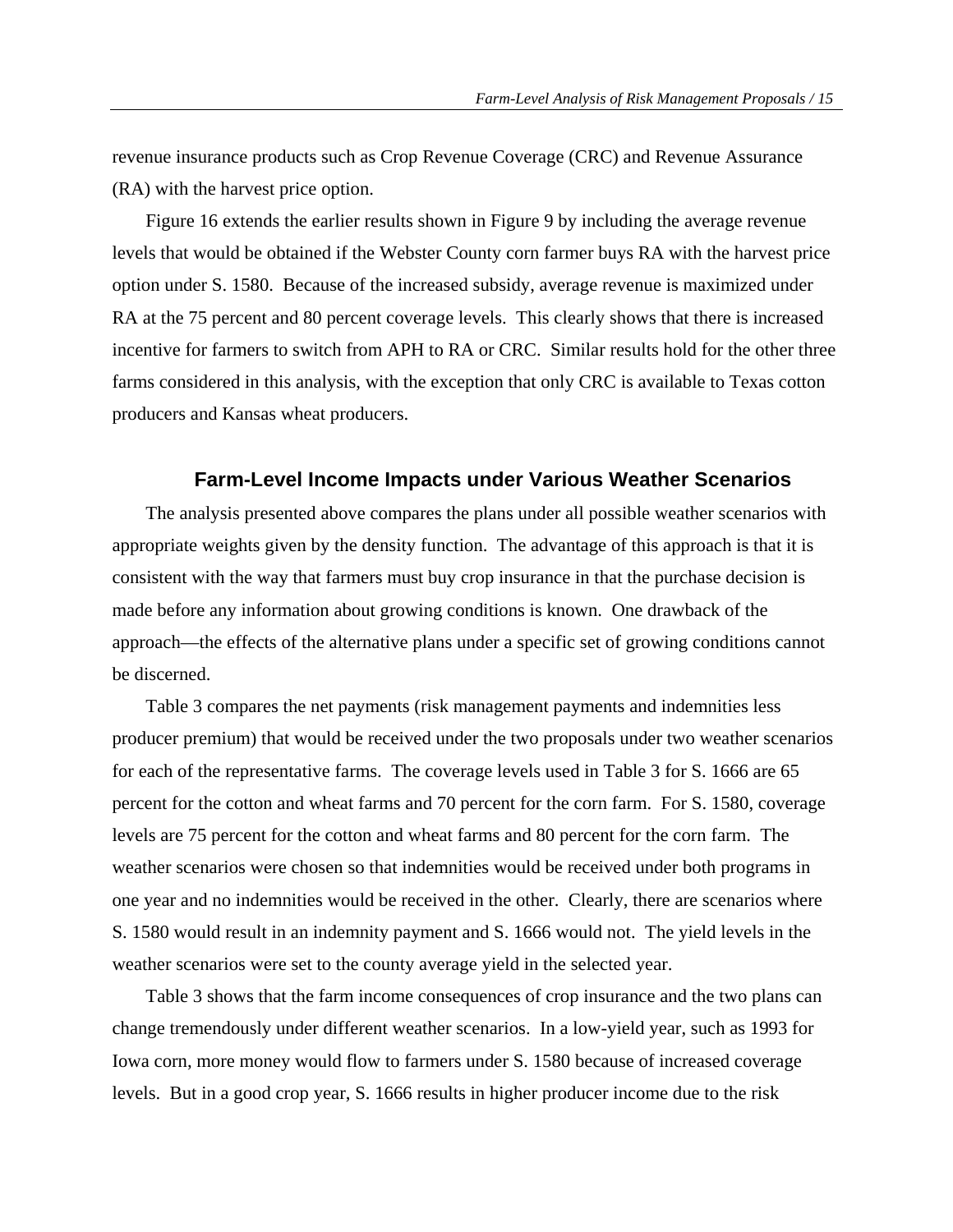management payments and lower producer premiums. Producer premiums are lower under S. 1666 because the additional subsidy under S. 1580 does not completely offset the increase in premium rates from the higher coverage level.

For the irrigated cotton farm, the increase in coverage level to 75 percent means an extra \$36/acre in coverage. The net cost of this additional coverage (the additional premium required to move from 65 to 75 percent coverage) is \$7.56/acre. In a low-yield year, the irrigated cotton farmer has a net benefit of \$21.97/acre under S. 1580. When a yield loss does not occur, S. 1666 yields a net benefit of \$14.03 per acre; this is comprised of a reduction in producer-paid premiums (due to lower coverage) of \$7.56/acre and risk management payments of \$6.47/acre.

|                 |      |                | <b>Cumulative</b> | <b>Risk</b> |             |         |             |          |                   |
|-----------------|------|----------------|-------------------|-------------|-------------|---------|-------------|----------|-------------------|
|                 |      |                | probability*      | payment     | Indemnity   |         | Net payment |          | <b>Difference</b> |
|                 |      |                |                   | S. 1666     | S. 1580     | S. 1666 | S. 1580     | S. 1666  |                   |
| Farm            | Year | Yield          | (percent)         | $(\$/acre)$ | $(\$/acre)$ |         | $(\$/acre)$ |          | $(\$/acre)$       |
| Irrigated       | 1975 | 326            | 26                | 6.47        | 74.57       | 38.57   | 46.14       | 24.17    | 21.97             |
| Cotton          | 1990 | 863            | 73                | 6.47        | 0.00        | 0.00    | $-28.43$    | $-14.40$ | $-14.03$          |
| Dryland         | 1998 | 68             | 22                | 2.24        | 76.20       | 60.60   | 53.67       | 46.35    | 7.32              |
| Cotton          | 1990 | 428            | 78                | 2.24        | 0.00        | 0.00    | $-22.53$    | $-14.25$ | $-8.28$           |
| ND Wheat        | 1988 | $\overline{2}$ | 12                | 1.33        | 32.25       | 27.15   | 26.83       | 24.50    | 2.33              |
|                 | 1992 | 32             | 88                | 1.33        | 0.00        | 0.00    | $-5.42$     | $-2.65$  | $-2.77$           |
| Corn            | 1993 | 79             | 10                | 4.76        | 66.00       | 38.00   | 58.08       | 37.70    | 20.38             |
|                 | 1994 | 169            | 73                | 4.76        | 0.00        | 0.00    | $-7.92$     | $-0.31$  | $-7.61$           |
| <b>KS</b> Wheat | 1996 | 10             | 6                 | 1.62        | 37.50       | 28.50   | 33.42       | 27.70    | 5.72              |
|                 | 1997 | 50             | 95                | 1.62        | 0.00        | 0.00    | $-4.08$     | $-0.80$  | $-3.28$           |

Table 3. Comparison of outcomes for specific weather years

\* Probability that yield will be equal to or less than the yield used in the calculations shown in the adjacent column. The probabilities are based on the yield distributions.

For the irrigated cotton farm, the increase in coverage level to 75 percent means an extra \$36/acre in coverage. The net cost of this additional coverage (the additional premium required to move from 65 to 75 percent coverage) is \$7.56/acre. In a low-yield year, the irrigated cotton farmer has a net benefit of \$32.97/acre under S. 1580. when a yield loss does not occur, S. 1666 yields a net benefit of \$14.03 per acre; this is comprised of a reduction in producer-paid premiums (due to lower coverage) of \$7.56/acre and risk management payments of \$6.47/acre.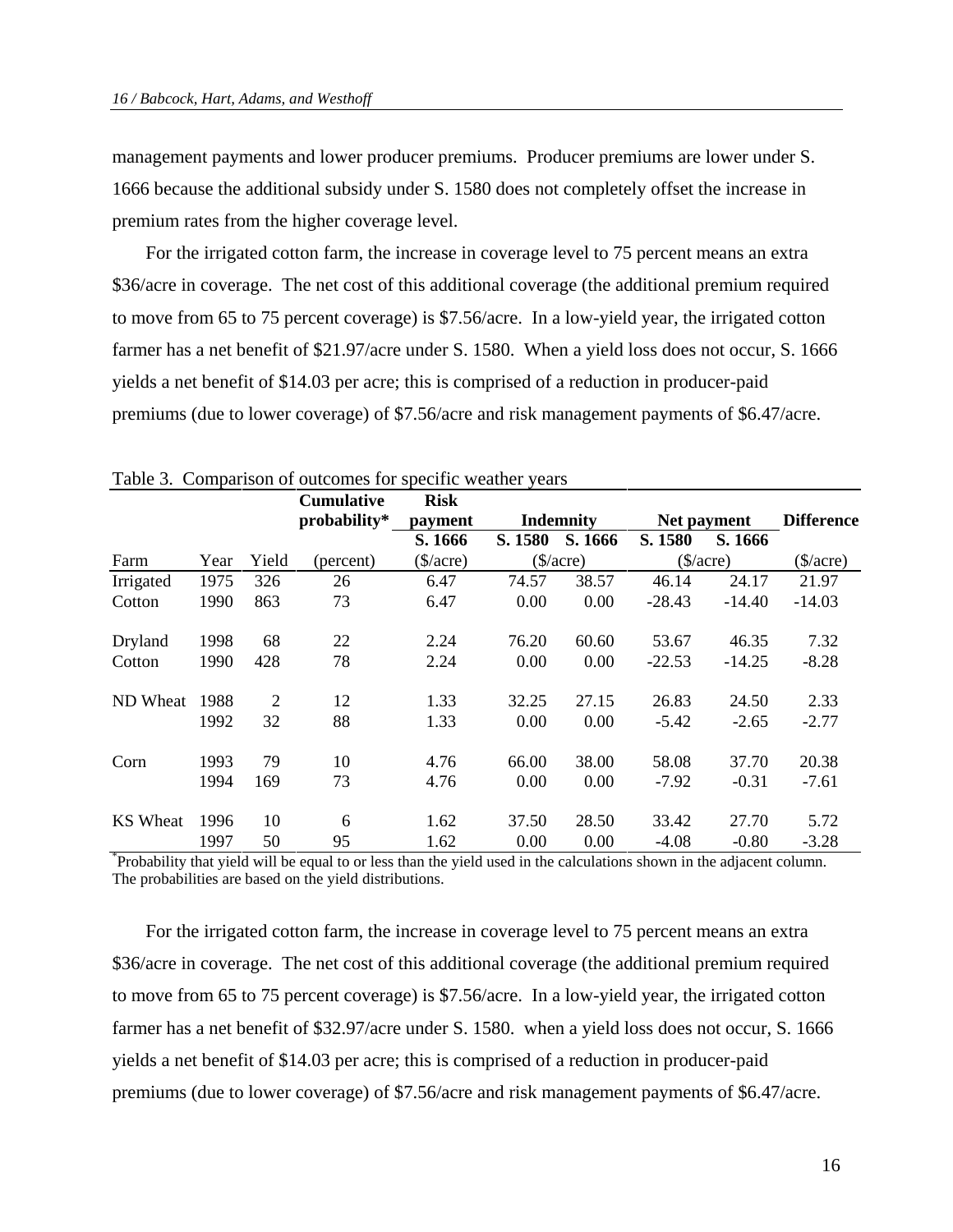Somewhat surprisingly, S. 1580 benefits the lower-risk farms more than the higher-risk farms. The difference in per-acre benefits from S. 1580 when a loss occurs is \$7.32 for the dryland cotton farm and \$2.33 for the North Dakota wheat farm, whereas the Iowa corn farm benefits by \$20.38. The reason for this is that higher coverage levels under S. 1580 translate into a higher dollar amount of coverage for the higher-yielding low-risk farms.

## **Summary of Findings**

Our results indicate that farmers who buy crop insurance will increase their coverage levels under S. 1580. The high-risk dryland cotton farmer in Tom Green County and the high-risk continuous wheat farmer in Morton County will still find that the 65 percent coverage level maximizes expected returns. However, some who feel that they obtain other benefits from higher coverage will find that the S. 1580 subsidy schedule significantly lowers the cost of obtaining the additional coverage.

Somewhat surprisingly, the results suggest that the greatest change in buy-up coverage is likely to be by the lower-risk farmers who find that the increased indemnities from additional coverage will more than offset the increase in product premium. The Webster County corn farmer will find that 80 percent coverage maximizes expected returns, whereas the cotton farmer who uses irrigation in Tom Green County finds that 75 percent coverage maximizes returns. In addition, because S. 1580 extends its increased premium subsidy percentages to revenue insurance products, farmers will have an increased incentive to buy revenue insurance.

Differences in the ancillary benefits from crop insurance under the baseline and S. 1580 would be driven by the increase in insurance participation and buy-up. Given the same levels of insurance participation and buy-up, the ancillary benefits under the two scenarios would be the same.

These results are also consistent with our earlier analysis. In the aggregate analysis, we showed that crop insurance participation increases under S. 1580, and that the average coverage level for buy-up coverage for both yield and revenue insurance also increases.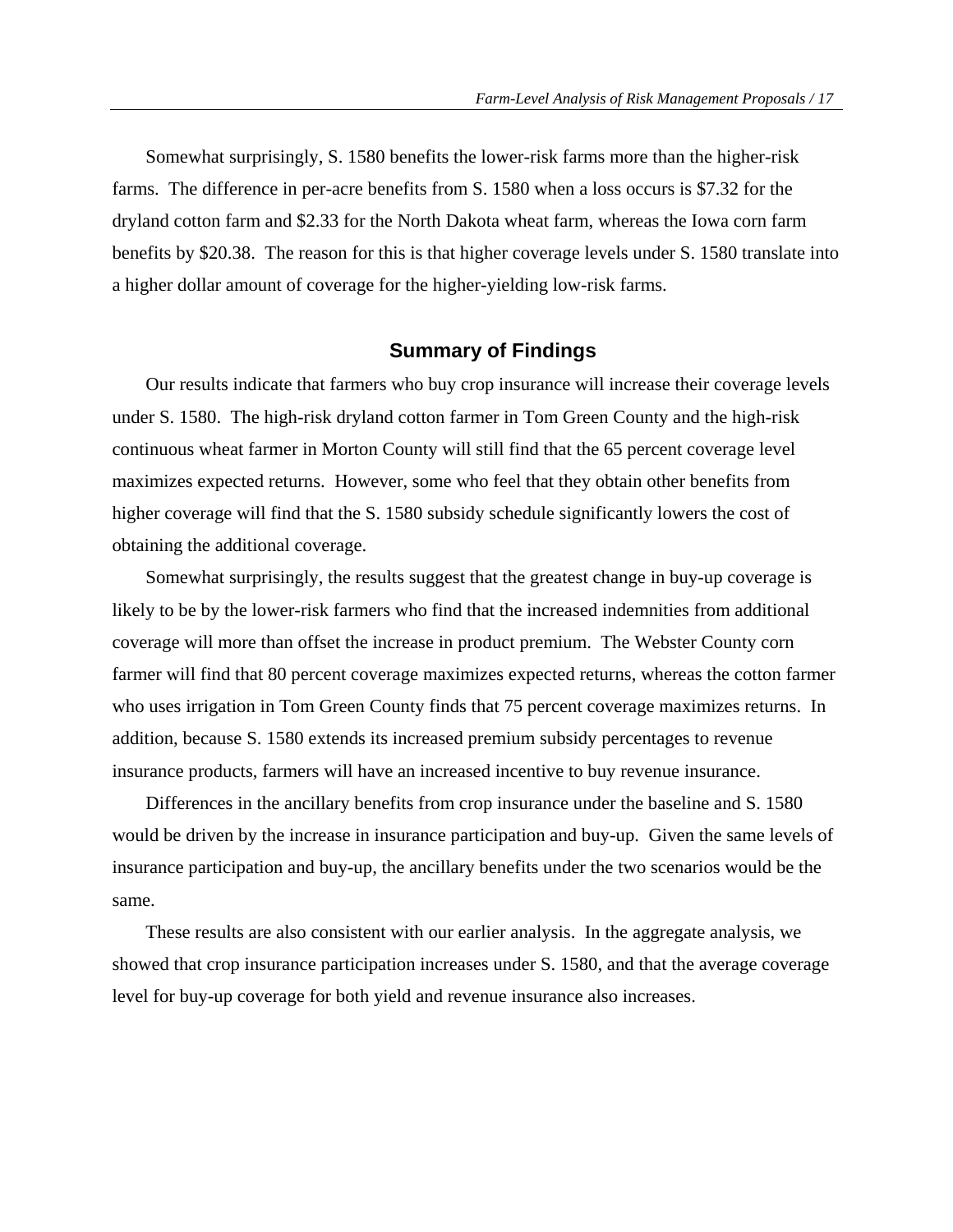



**Figure 2. Distribution of Dryland Cotton Yield in Tom Green County (APH Yield = 260, APH Rate = .279)**

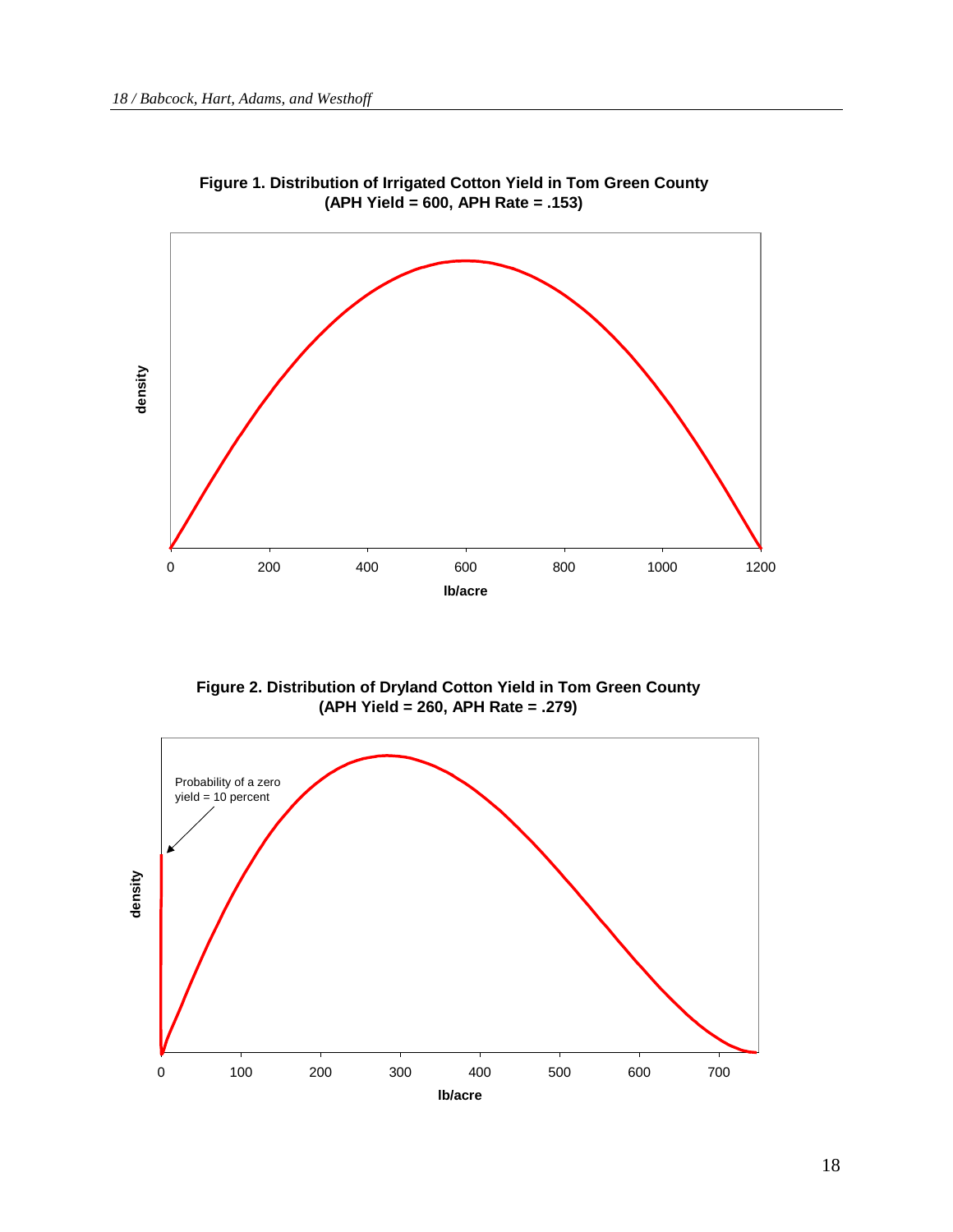

**Figure 3. Distribution of Dryland Wheat Yield in Morton County (APH Yield = 17, APH Rate = .206)**



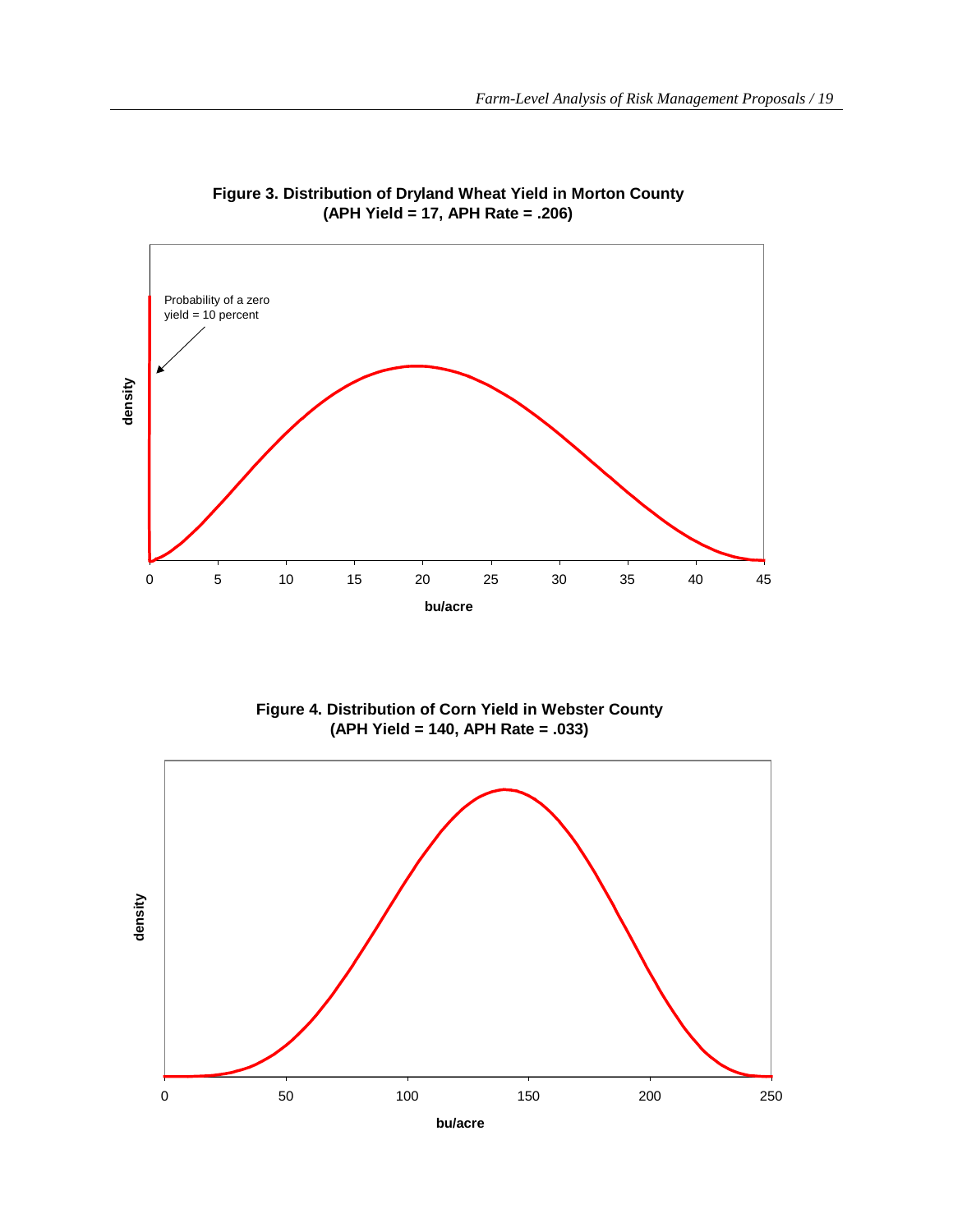

**Figure 5. Distribution of Wheat Yield in Sumner County (APH Yield = 30, APH Rate = .071)**



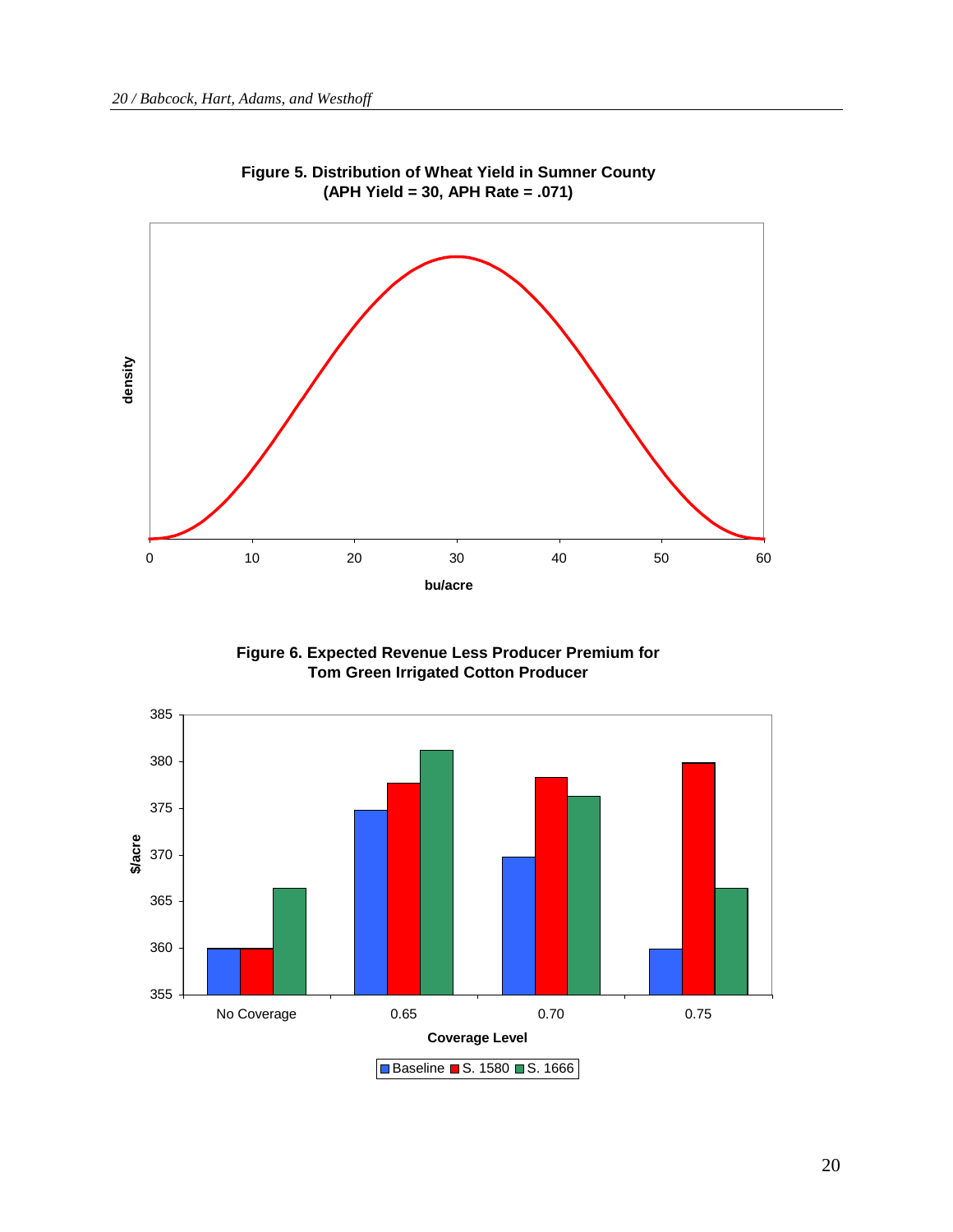

**Figure 7. Expected Revenue Less Producer Premium for Tom Green Dryland Cotton Producer**



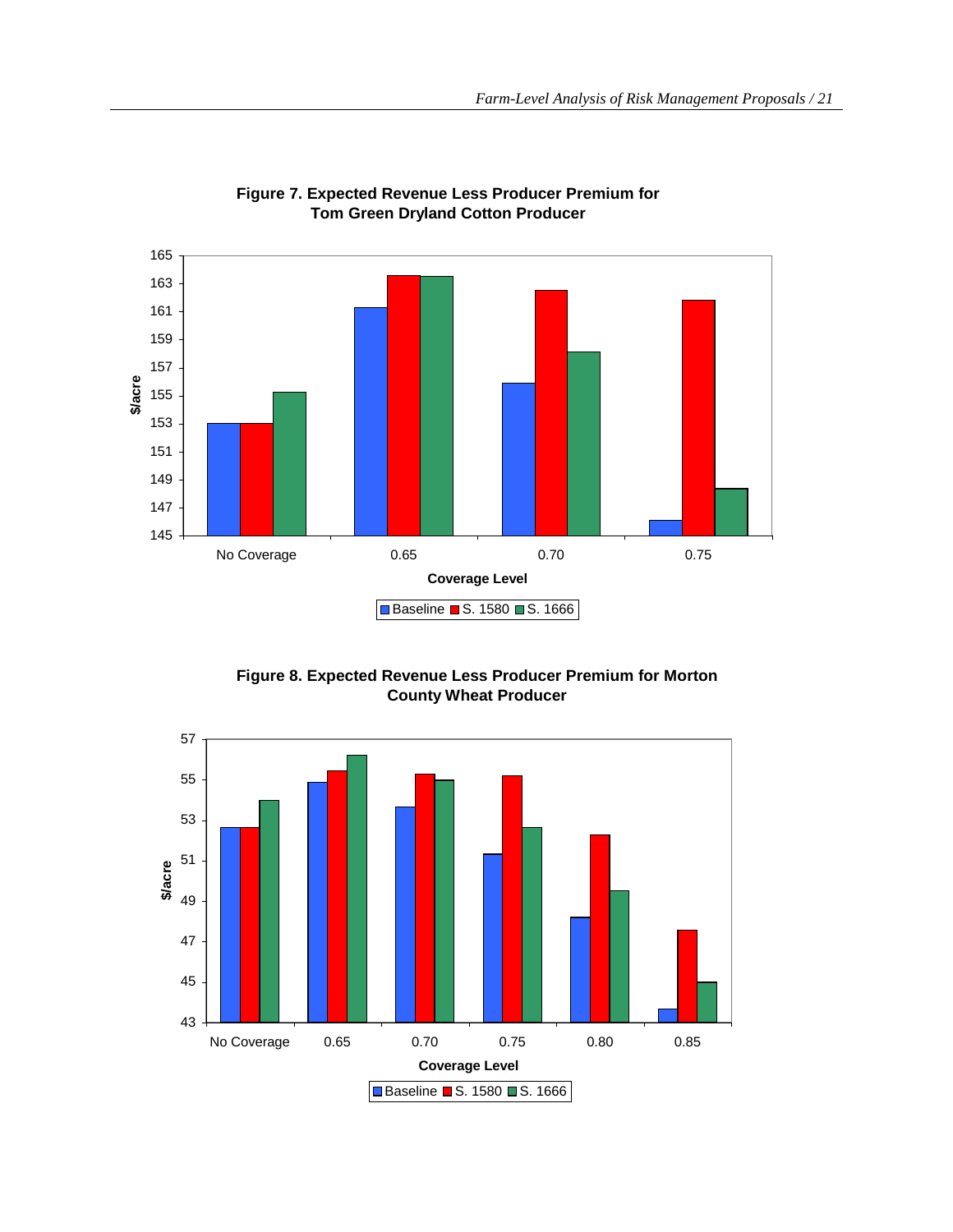

**Figure 9. Expected Revenue Less Producer Premium for Webster County Corn Producer**

**Figure 10. Expected Revenue Less Producer Premium for Sumner County Wheat Producer**

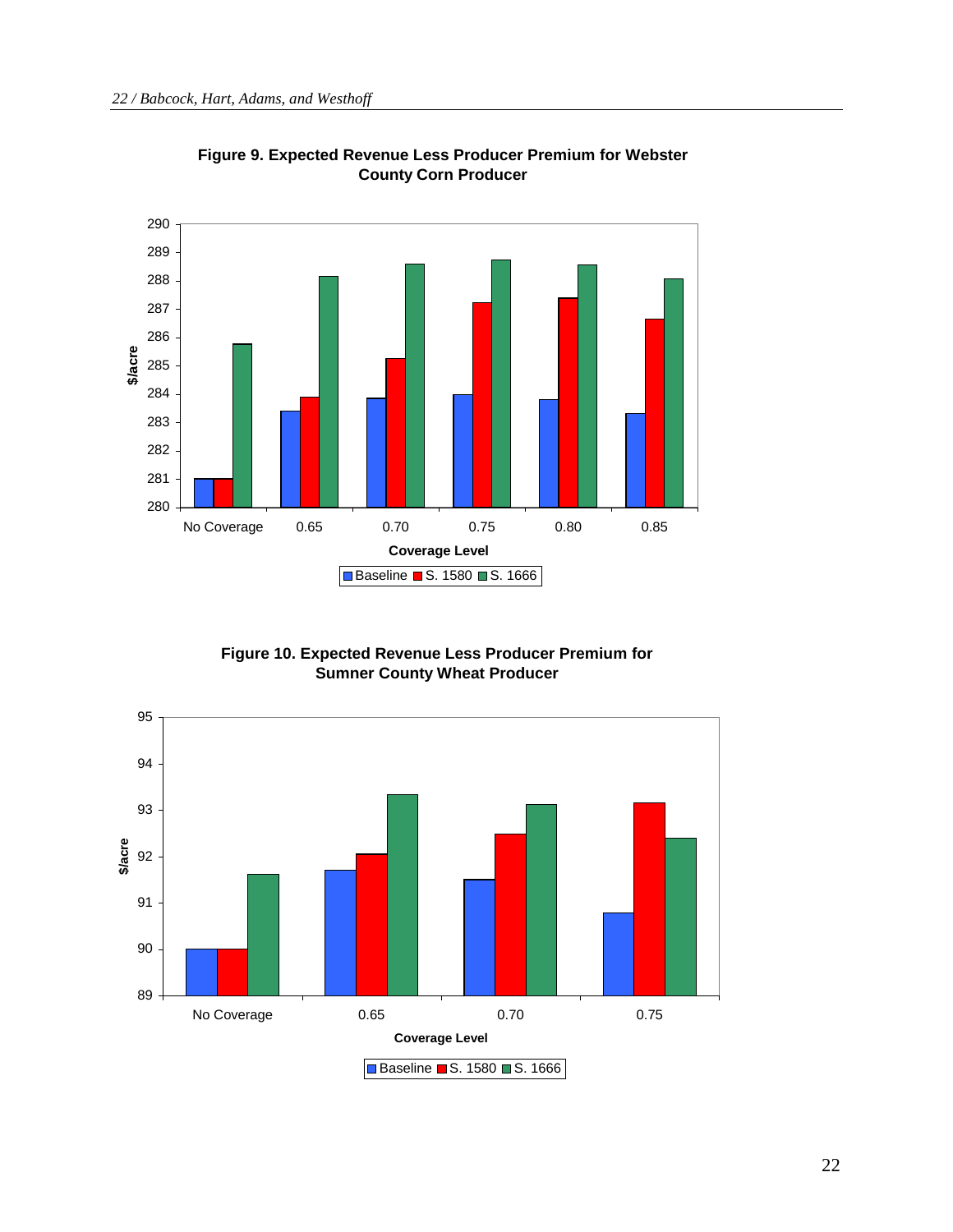

**Figure 11. Percent Change in Expected Revenue Less Producer Premium for Tom Green County Irrigated Cotton Producer**

**Figure 12. Percent Change in Expected Revenue Less Producer Premium for Tom Green County Dryland Cotton Producer**

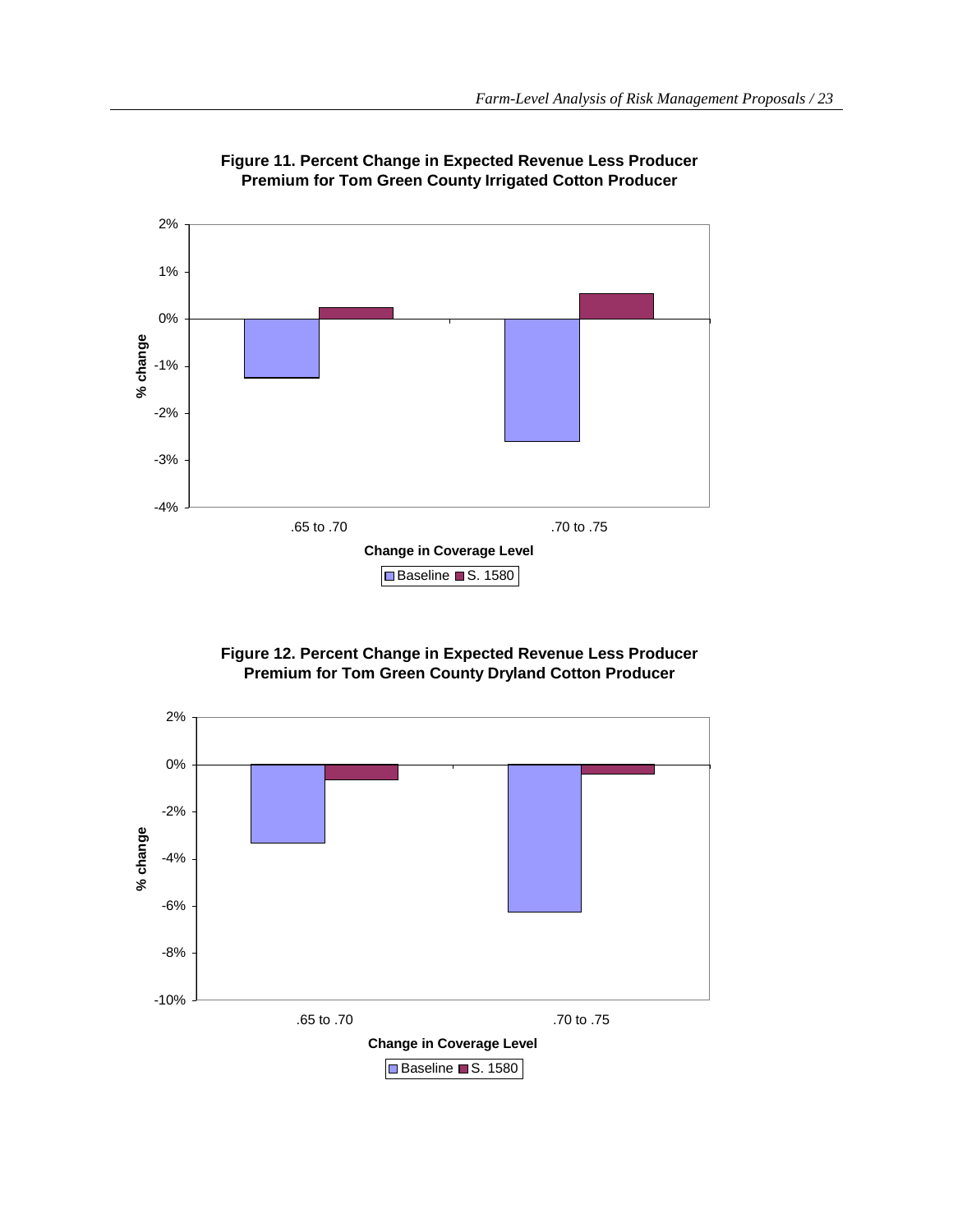



### **Figure 14. Percent Change in Expected Revenue Less Producer Premium for Webster County Corn Producer**